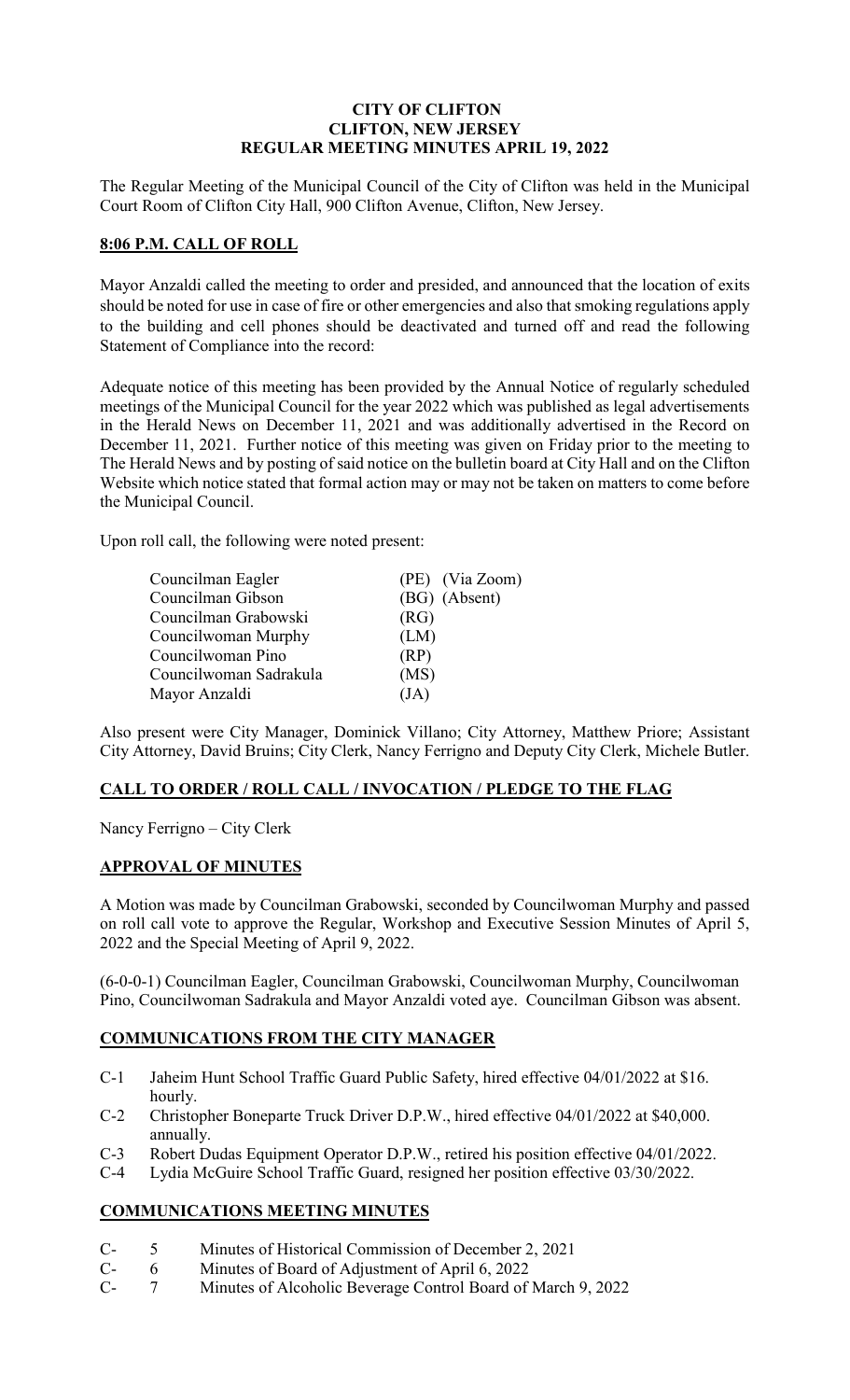# **SECOND READING ORDINANCES**

### **A. Adoption of Ordinance 7707-22**

### **B. Public Hearing on Ordinance 7707-22**

Mayor Anzaldi opened the floor to the public with regard to the Ordinance 7707-22

With no one wishing to be heard, a Motion was made by Councilman Grabowski, seconded by Councilwoman Murphy and passed on roll call vote to close the public hearing.

The following entitled ordinance had been introduced and having passed on first reading, which first reading was by title and said entitled ordinance having been published according to the law and thereafter placed on the Agenda of the present meeting, said ordinance was brought up for public hearing at the opening of such hearing said ordinance was given a second reading which reading was by title and all persons interested having been given an opportunity to be heard concerning said ordinance and upon motion, adopted said hearing was closed and said ordinance was thereafter finally passed without amendments, upon motion regularly made by Councilman Grabowski, seconded by Councilwoman Murphy and carried by roll call vote.

### **An Ordinance to Amend, Revise and Supplement Chapter 439 of the Code of the City of Clifton, Entitled "Vehicles and Traffic", More Particularly Section 439-38 Thereof, Entitled "Handicapped Parking on Streets for Private Residences" (Deletes 1 Restricted Handicapped Space)**

(6-0-0-1) Councilman Eagler, Councilman Grabowski, Councilwoman Murphy, Councilwoman Pino, Councilwoman Sadrakula and Mayor Anzaldi voted aye. Councilman Gibson was absent.

### **C. Adoption of Ordinance 7708-22**

### **D. Public Hearing on Ordinance 7708-22**

Mayor Anzaldi opened the floor to the public with regard to the Ordinance 7708-22

With no one wishing to be heard, a Motion was made by Councilwoman Murphy, seconded by Councilman Grabiwsju and passed on roll call vote to close the public hearing.

The following entitled ordinance had been introduced and having passed on first reading, which first reading was by title and said entitled ordinance having been published according to the law and thereafter placed on the Agenda of the present meeting, said ordinance was brought up for public hearing at the opening of such hearing said ordinance was given a second reading which reading was by title and all persons interested having been given an opportunity to be heard concerning said ordinance and upon motion, adopted said hearing was closed and said ordinance was thereafter finally passed without amendments, upon motion regularly made by Councilwoman Murphy, seconded by Councilman Grabowski and carried by roll call vote.

### **An Ordinance to Amend, Revise and Supplement Chapter 439 of the Code of the City of Clifton, Entitled "Vehicles and Traffic", More Particularly Section 439-38 Thereof, Entitled "Handicapped Parking on Streets for Private Residences" (Adds 4 Restricted Handicapped Spaces)**

(6-0-0-1) Councilman Eagler, Councilman Grabowski, Councilwoman Murphy, Councilwoman Pino, Councilwoman Sadrakula and Mayor Anzaldi voted aye. Councilman Gibson was absent.

### **E. Adoption of Ordinance 7709-22**

### **F. Public Hearing on Ordinance 7709-22**

Mayor Anzaldi opened the floor to the public with regard to the Ordinance 7709-22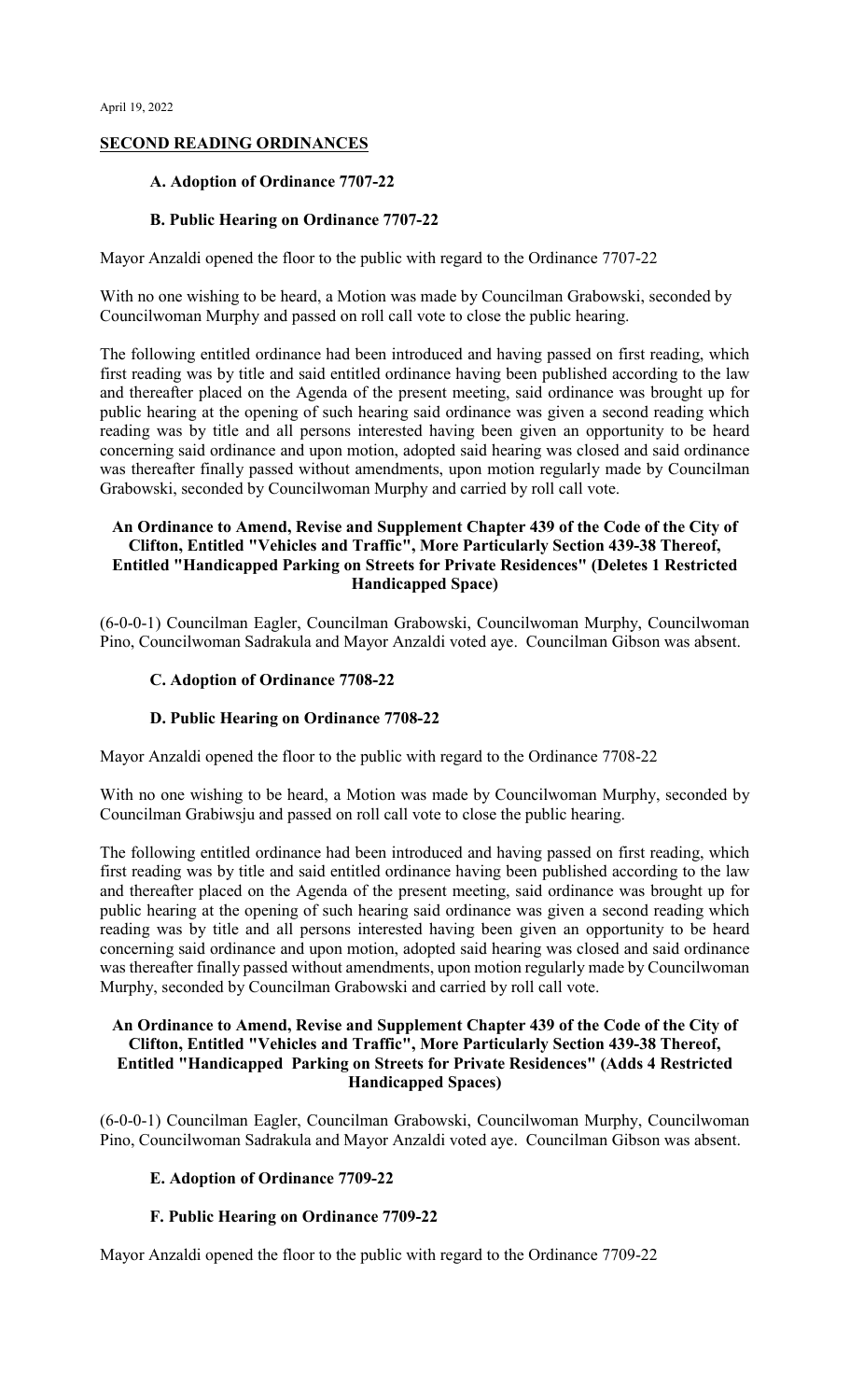With no one wishing to be heard, a Motion was made by Councilman Grabowski, seconded by Councilwoman Murphy and passed on roll call vote to close the public hearing.

The following entitled ordinance had been introduced and having passed on first reading, which first reading was by title and said entitled ordinance having been published according to the law and thereafter placed on the Agenda of the present meeting, said ordinance was brought up for public hearing at the opening of such hearing said ordinance was given a second reading which reading was by title and all persons interested having been given an opportunity to be heard concerning said ordinance and upon motion, adopted said hearing was closed and said ordinance was thereafter finally passed without amendments, upon motion regularly made by Councilman Grabowski, seconded by Councilwoman Murphy and carried by roll call vote.

### **An Ordinance to Amend, Revise and Supplement Chapter 439 of the Code of the City of Clifton, Entitled "Vehicles and Traffic", More Particularly Section 439-13 Thereof, Entitled "Parking Prohibited at all Times on Certain Streets (Adds Portion of Isabella Street)**

(6-0-0-1) Councilman Eagler, Councilman Grabowski, Councilwoman Murphy, Councilwoman Pino, Councilwoman Sadrakula and Mayor Anzaldi voted aye. Councilman Gibson was absent.

### **G. Adoption of Ordinance 7710-22**

### **H. Public Hearing on Ordinance 7710-22**

Mayor Anzaldi opened the floor to the public with regard to the Ordinance 7710-22

With no one wishing to be heard, a Motion was made by Councilwoman Murphy, seconded by Councilman Grabowski and passed on roll call vote to close the public hearing.

The following entitled ordinance had been introduced and having passed on first reading, which first reading was by title and said entitled ordinance having been published according to the law and thereafter placed on the Agenda of the present meeting, said ordinance was brought up for public hearing at the opening of such hearing said ordinance was given a second reading which reading was by title and all persons interested having been given an opportunity to be heard concerning said ordinance and upon motion, adopted said hearing was closed and said ordinance was thereafter finally passed without amendments, upon motion regularly made by Councilwoman Murphy, seconded by Councilman Grabowski and carried by roll call vote.

### **An Ordinance to Amend, Revise and Supplement Chapter 439 of the Code of the City of Clifton, Entitled "Vehicles and Traffic", More Particularly Section 439-38 Thereof, Entitled "Handicapped Parking on Streets for Private Residences" (Adds 13 Handicapped Restricted Handicapped Spaces)**

(6-0-0-1) Councilman Eagler, Councilman Grabowski, Councilwoman Murphy, Councilwoman Pino, Councilwoman Sadrakula and Mayor Anzaldi voted aye. Councilman Gibson was absent.

#### **I. Adoption of Ordinance 7711-22**

#### **J. Public Hearing on Ordinance 7711-22**

Mayor Anzaldi opened the floor to the public with regard to the Ordinance 7711-22

With no one wishing to be heard, a Motion was made by Councilman Grabowski, seconded by Councilwoman Murphy and passed on roll call vote to close the public hearing.

The following entitled ordinance had been introduced and having passed on first reading, which first reading was by title and said entitled ordinance having been published according to the law and thereafter placed on the Agenda of the present meeting, said ordinance was brought up for public hearing at the opening of such hearing said ordinance was given a second reading which reading was by title and all persons interested having been given an opportunity to be heard concerning said ordinance and upon motion, adopted said hearing was closed and said ordinance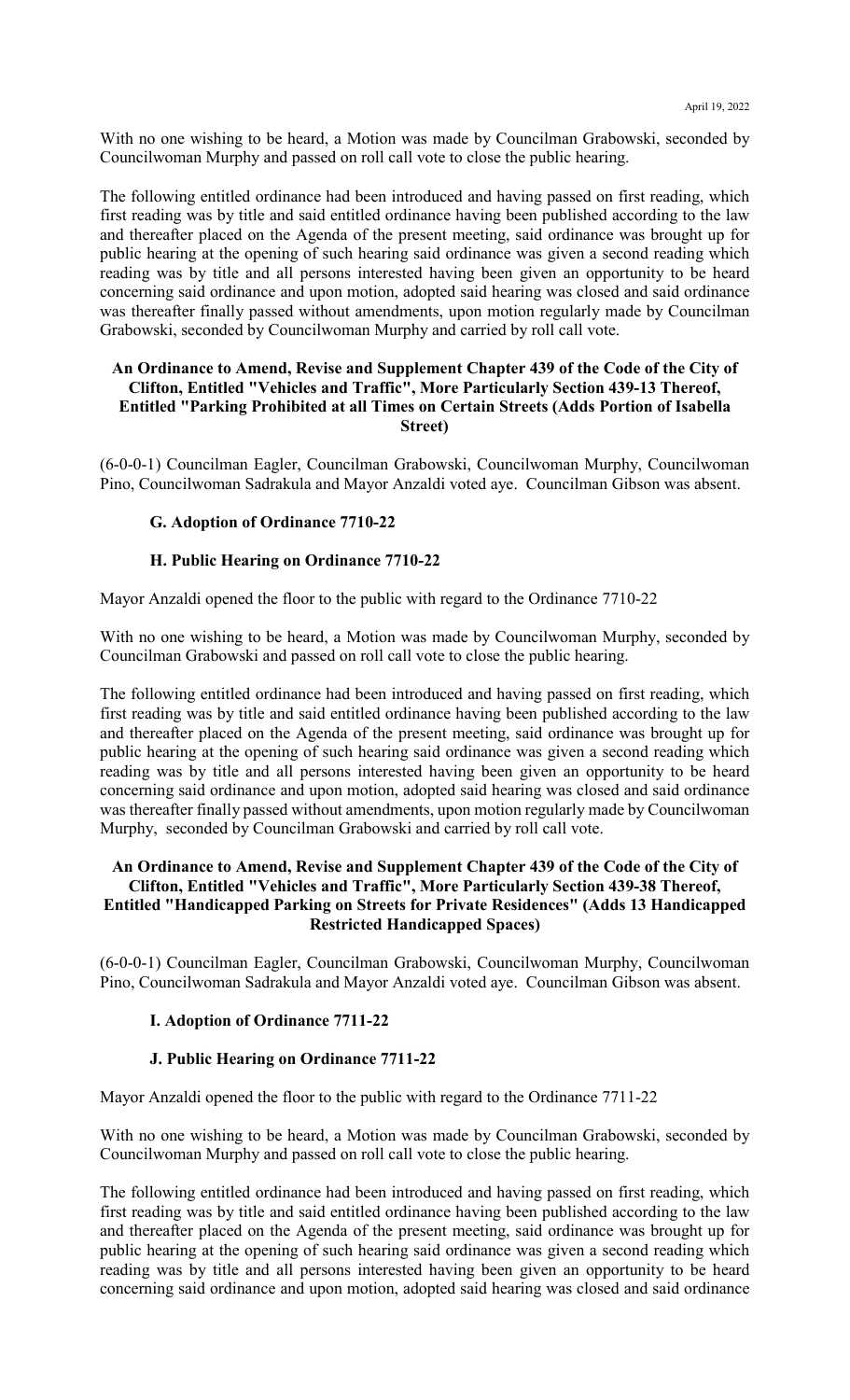was thereafter finally passed without amendments, upon motion regularly made by Councilman Grabowski, seconded by Councilwoman Murphy and carried by roll call vote.

### **An Ordinance to Amend, Revise and Supplement Chapter 439 of the Code of the City of Clifton, Entitled "Vehicles and Traffic", More Particularly Section 439-37 Thereof, Entitled "Handicapped Parking on Streets" (Adds 10 Wisnev Street)**

(6-0-0-1) Councilman Eagler, Councilman Grabowski, Councilwoman Murphy, Councilwoman Pino, Councilwoman Sadrakula and Mayor Anzaldi voted aye. Councilman Gibson was absent.

### **K. Adoption of Ordinance 7712-22**

### **L. Public Hearing on Ordinance 7712-22**

Mayor Anzaldi opened the floor to the public with regard to the Ordinance 7712-22 With no one wishing to be heard, a Motion was made by Councilwoman Murphy, seconded by Councilman Grabowski and passed on roll call vote to close the public hearing.

The following entitled ordinance had been introduced and having passed on first reading, which first reading was by title and said entitled ordinance having been published according to the law and thereafter placed on the Agenda of the present meeting, said ordinance was brought up for public hearing at the opening of such hearing said ordinance was given a second reading which reading was by title and all persons interested having been given an opportunity to be heard concerning said ordinance and upon motion, adopted said hearing was closed and said ordinance was thereafter finally passed without amendments, upon motion regularly made by Councilwoman Murphy, seconded by Councilman Grabowski and carried by roll call vote.

### **An Ordinance to Amend, Revise and Supplement Chapter 439 of the Code of the City of Clifton, Entitled "Vehicles and Traffic", More Particularly Section 439-38 Thereof, Entitled "Handicapped Parking on Streets for Private Residences" (Deletes 2 Restricted Handicapped Spaces)**

(6-0-0-1) Councilman Eagler, Councilman Grabowski, Councilwoman Murphy, Councilwoman Pino, Councilwoman Sadrakula and Mayor Anzaldi voted aye. Councilman Gibson was absent.

# **M. Adoption of Ordinance 7713-22**

### **N. Public Hearing on Ordinance 7713-22**

Mayor Anzaldi opened the floor to the public with regard to the Ordinance 7713-22

With no one wishing to be heard, a Motion was made by Councilman Grabowski, seconded by Councilwoman Murphy and passed on roll call vote to close the public hearing.

The following entitled ordinance had been introduced and having passed on first reading, which first reading was by title and said entitled ordinance having been published according to the law and thereafter placed on the Agenda of the present meeting, said ordinance was brought up for public hearing at the opening of such hearing said ordinance was given a second reading which reading was by title and all persons interested having been given an opportunity to be heard concerning said ordinance and upon motion, adopted said hearing was closed and said ordinance was thereafter finally passed without amendments, upon motion regularly made by Councilman Grabowski, seconded by Councilwoman Murphy and carried by roll call vote.

### **An Ordinance to Amend, Revise and Supplement Chapter 439 of the Code of the City of Clifton, Entitled "Vehicles and Traffic", More Particularly Section 439-38 Thereof, Entitled "Handicapped Parking on Streets for Private Residences" (Amends Ordinance 7175-14 to Change Description of Parking Location)**

(6-0-0-1) Councilman Eagler, Councilman Grabowski, Councilwoman Murphy, Councilwoman Pino, Councilwoman Sadrakula and Mayor Anzaldi voted aye. Councilman Gibson was absent.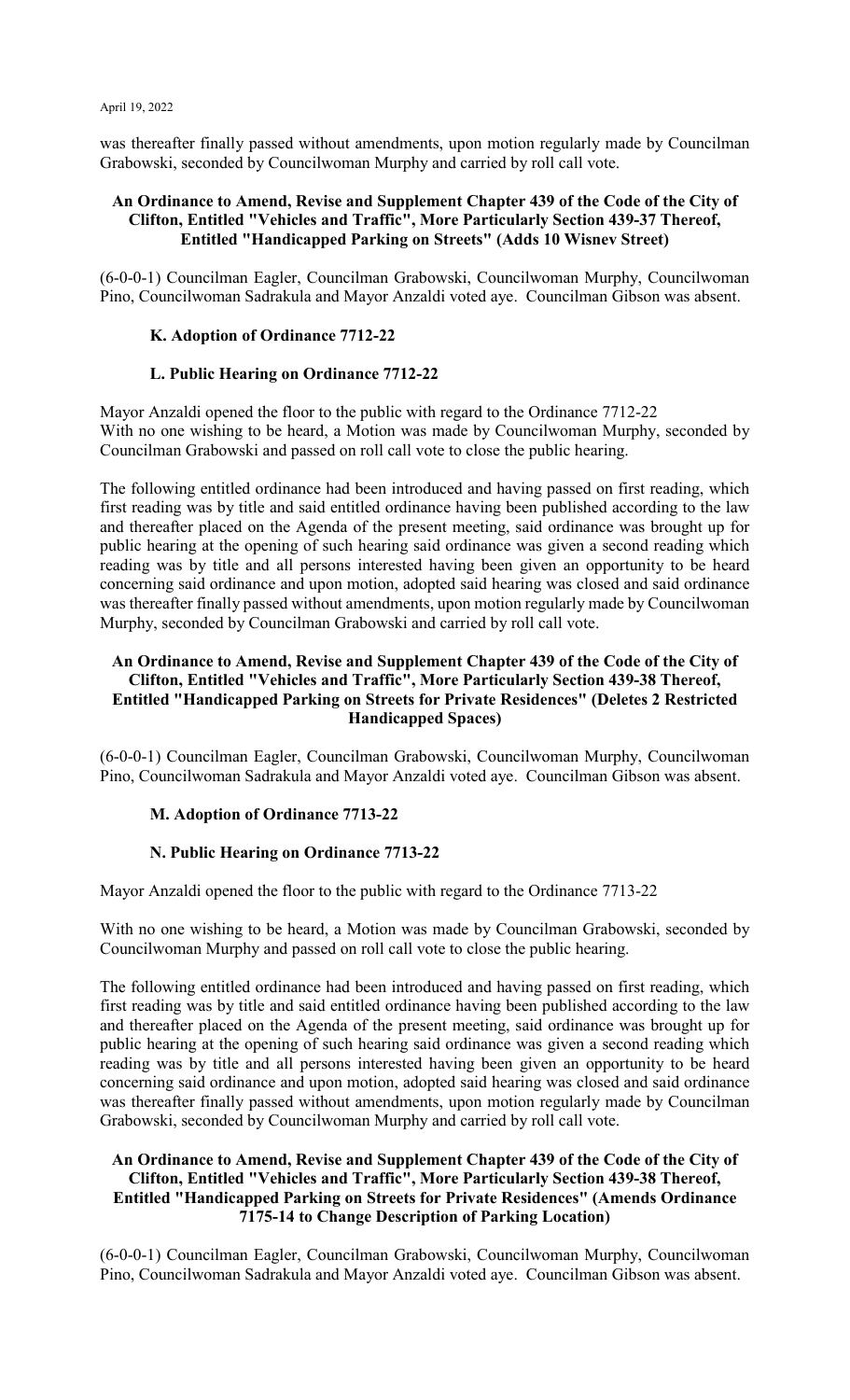### **FIRST READING ORDINANCES**

### **A. Introduction of Ordinance 7714-22**

The entitled ordinance was introduced and read by the City Clerk, as first reading, which reading was by title, passed upon motion made by Councilwoman Murphy, seconded by Councilman Grabowski and carried by roll call vote.

### **An Ordinance to Amend, Revise and Supplement Chapter 439 of the Code of the City of Clifton, Entitled "Vehicles and Traffic", More Particularly Section 439-38 Thereof, Entitled "Handicapped Parking on Streets for Private Residences" (Adds 6 Restricted Handicapped Space)**

It was regularly moved, seconded and carried that the ordinance now pending be further considered for final passage after public hearing at the regular meeting of the Municipal Council to be held Wednesday, May 4, 2022 at 8:00 p.m. and that the City Clerk be authorized to publish said ordinance together with statutory notice as required by law.

(6-0-0-1) Councilman Eagler, Councilman Grabowski, Councilwoman Murphy, Councilwoman Pino, Councilwoman Sadrakula and Mayor Anzaldi voted aye. Councilman Gibson was absent.

# **B. Introduction of Ordinance 7715-22**

The entitled ordinance was introduced and read by the City Clerk, as first reading, which reading was by title, passed upon motion made by Councilman Grabowski, seconded by Councilwoman Murphy and carried by roll call vote.

### **An Ordinance to Amend, Revise and Supplement Chapter 99 of the Code of the City of Clifton, Entitled "Salaries and Compensation", More Particularly Article II Thereof, Entitled "Nonuniformed Officials and Employees", Section 99-2, Entitled "Minimum and Maximum Fixed" (Creates Title of & Compensation for Assessing Aide)**

It was regularly moved, seconded and carried that the ordinance now pending be further considered for final passage after public hearing at the regular meeting of the Municipal Council to be held Wednesday, May 4, 2022 at 8:00 p.m. and that the City Clerk be authorized to publish said ordinance together with statutory notice as required by law.

(6-0-0-1) Councilman Eagler, Councilman Grabowski, Councilwoman Murphy, Councilwoman Pino, Councilwoman Sadrakula and Mayor Anzaldi voted aye. Councilman Gibson was absent.

# **C. Introduction of Ordinance 7716-22**

The entitled ordinance was introduced and read by the City Clerk, as first reading, which reading was by title, passed upon motion made by Councilwoman Murphy, seconded by Councilman Grabowski and carried by roll call vote.

### **Refunding Bond Ordinance of the City of Clifton, in the County of Passaic, State of New Jersey Providing for the Refunding of Certain Outstanding General Obligation Bonds of the City to Achieve Net Present Value Debt Service Savings, and Authorizing the Issuance of Not to Exceed \$7,500,000 Aggregate Principal Amount of General Obligation Refunding Bonds of the City to Affect Such Refunding and Appropriating the Proceeds Therefore**

It was regularly moved, seconded and carried that the ordinance now pending be further considered for final passage after public hearing at the regular meeting of the Municipal Council to be held Wednesday, May 4, 2022 at 8:00 p.m. and that the City Clerk be authorized to publish said ordinance together with statutory notice as required by law.

(6-0-0-1) Councilman Eagler, Councilman Grabowski, Councilwoman Murphy, Councilwoman Pino, Councilwoman Sadrakula and Mayor Anzaldi voted aye. Councilman Gibson was absent.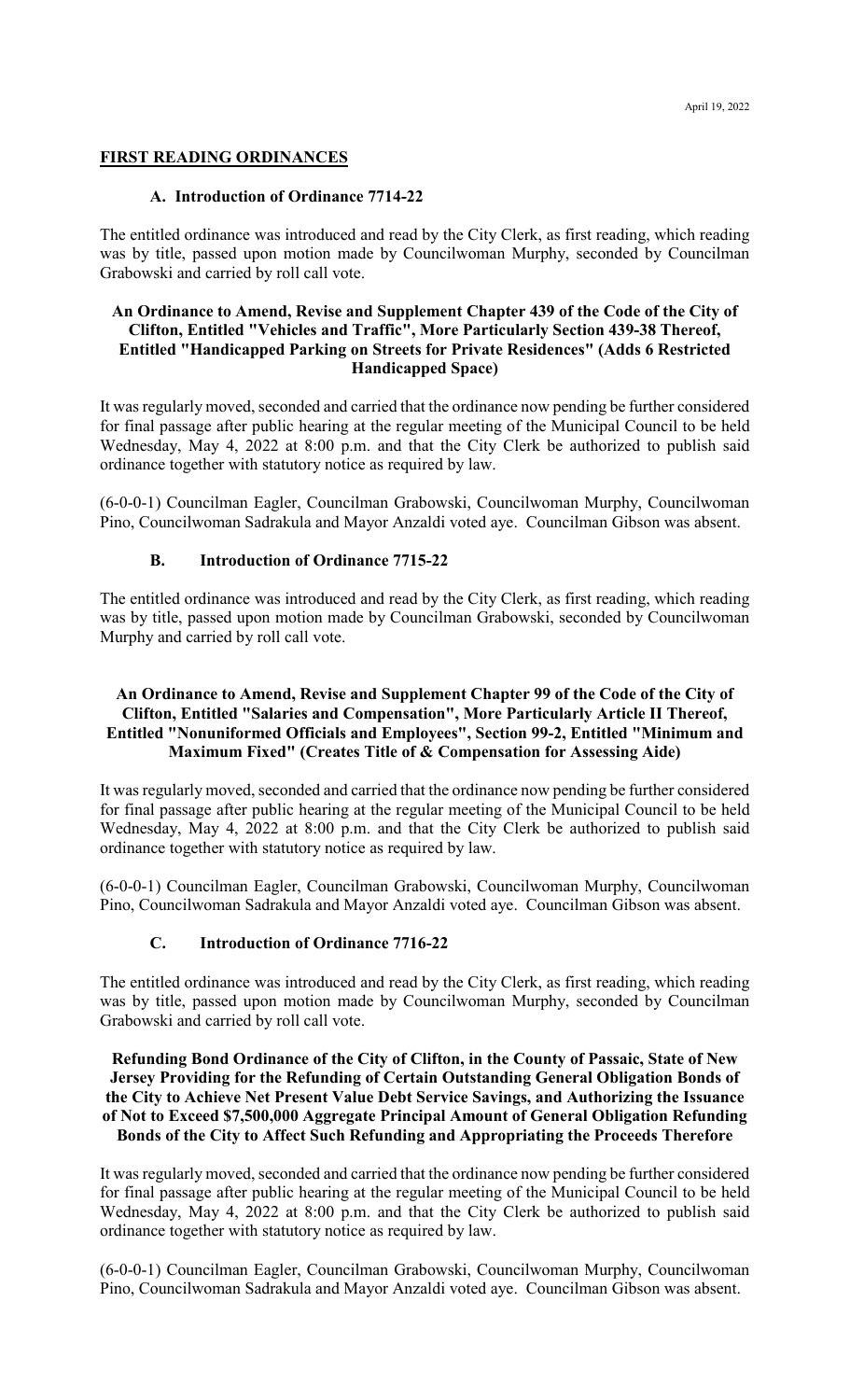# **D. Introduction of Ordinance 7717-22**

The entitled ordinance was introduced and read by the City Clerk, as first reading, which reading was by title, passed upon motion made by Councilman Grabowski, seconded by Councilwoman Murphy and carried by roll call vote.

# **Ordinance to Exceed the Municipal Budget Appropriation Limits and to Establish a CAP Bank (N.J.S.A. 40A:4-45.14) (2022)**

It was regularly moved, seconded and carried that the ordinance now pending be further considered for final passage after public hearing at the regular meeting of the Municipal Council to be held Wednesday, May 4, 2022 at 8:00 p.m. and that the City Clerk be authorized to publish said ordinance together with statutory notice as required by law.

(5-1-0-1) Councilman Eagler, Councilman Grabowski, Councilwoman Murphy, Councilwoman Pino, and Mayor Anzaldi voted aye. Councilwoman Sadrakula voted nay and Councilman Gibson was absent.

# **CITY MANAGER PRIVILEGE**

City Manager, Dominick Villano, urged all residents to maintain their property and make sure their grass is cut. He stated that a resident that does not maintain their property will be issued a summons, the grass will be cut by the DPW and a lien put on the property for the cost of the cutting of the grass.

# **FLOOR TO MEMBERS OF THE PUBLIC**

Gerard Scorziello, 131 Pershing Road, spoke about the recent increase in membership of the Clifton Republican Club. He announced an upcoming rally for Billy Prempeh's Congressional run.

Nancy Wilson, discussed an odor in her neighborhood that is coming from a local plastics factory.

With no one else wishing to be heard a Motion was made by Councilwoman Grabowski, seconded by Councilwoman Murphy and passed on roll call vote to close the public session

(6-0-0-1) Councilman Eagler, Councilman Grabowski, Councilwoman Murphy, Councilwoman Pino, Councilwoman Sadrakula and Mayor Anzaldi voted aye. Councilman Gibson was absent.

Mayor Anzaldi urged all residents in the area of the plastics factory that Ms. Wilson spoke about, to call the County Health Department and Department of Environmental Protection to complain about the odor.

# **COUNCIL PRIVELEGE**

# **Councilman Gibson**

Councilman Gibson was absent.

### **Councilman Grabowski**

Councilman Grabowski congratulated Health Officer, John Biegel, on the success of the Grand Opening of the Botany Village Satellite office. He announced an up-coming rabies clinic that will be held at the DPW Garage. Councilman Grabowski invited all residents to join in the Arbor Day Tree Planting on City Hall Grounds on April 29<sup>th</sup>.

# **Councilwoman Murphy**

Councilwoman Murphy read Recreation Department news. She announced Little League opening day and the start of the Free Summer Concert series. Councilwoman Murphy remarked to public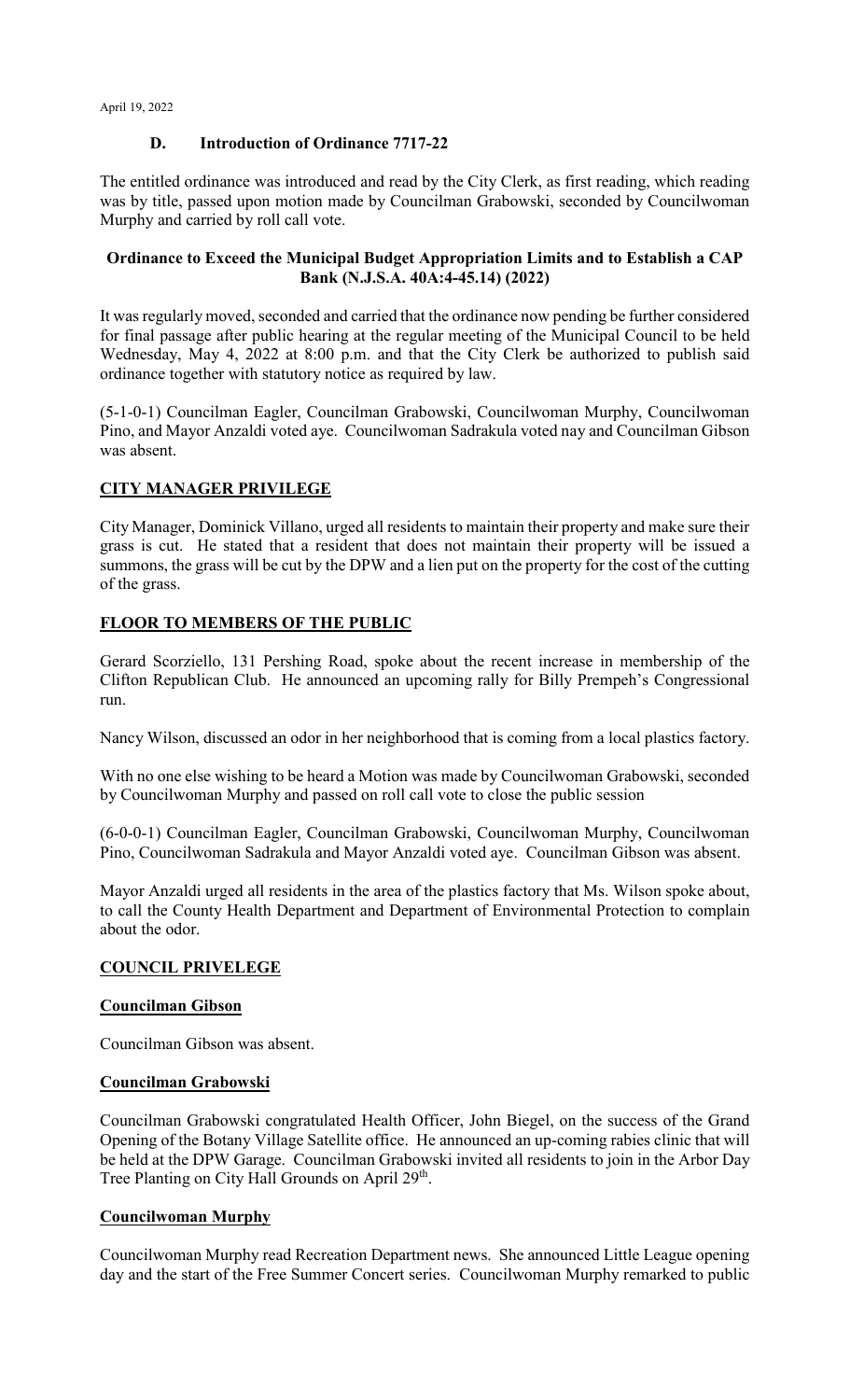speaker, Nancy Wilson, that she will reach out to her privately to discuss the problem with the odor coming from the plastics factory. Councilwoman Murphy announced a fundraiser being held by the Red Hat Angels. She asked residents to refrain from putting their garbage out too early. She spoke about the Grand Opening of the Botany Village satellite office. Councilwoman Murphy spoke about an organization named Embrace Relief who distributed food to 152 people in need. She asked City Manager, Dominick Villano, to have a Police Committee meeting arranged.

### **Councilwoman Pino**

Councilwoman Pino spoke about the Grand Opening of the Botany Village satellite office. She thanked the City Manager and City employees for their hard work. She announced that her social media account is down and gave alternate contact information for anyone who would like to reach out to her.

### **Councilwoman Sadrakula**

Councilwoman Sadrakula addressed public speaker, Nancy Wilson, and said she would help with the odor issue from the plastics factory. She discussed crosswalk painting, the installation of a solar sign on Haddonfield Road and speeding and illegal parking on Third Street. Councilwoman Sadrakula asked that the tree stumps left on Rutgers place be removed. She announced that several residents reached out to her and said they never received certified letter notification of the installation of the Pickleball Courts in Richardson Scale Park. City Manager, Dominick Villano, stated the notifications were sent out but the receipts could not be located. Councilwoman Sadrakula asked for the status of the Third River Flooding report and when a follow up meeting would take place.

### **Councilman Eagler**

Councilman Eagler stated that he hopes the odor issue on Sanford Street is abated quickly. He announced spoke about Tax Day and asked that an item be put on the next agenda supporting a NJLM Resolution to end the SALT deduction cap for property taxes. He announced that the Clifton Board of Health, along with Hackensack Meridian Healthcare will be hosting a "baby shower" for expectant mothers. Councilman Eagler spoke about the arrival of spring and hoped everyone enjoyed their spring holidays. He wished a Happy Easter to the Christian Orthodox community and wished Councilman Gibson a speedy recovery.

### **Mayor Anzaldi**

Mayor Anzaldi spoke about the great things the organization, Embrace Relief, is doing to help the needy. He spoke about all the advantages of opening the Botany Village satellite office. He congratulated Clifton native, Jay Horwitz, media relations for the New York Mets, for the dedication of a Mets Press Box in his in his honor. Mayor Anzaldi urged all residents in the neighborhood of the plastics factory that is causing a terrible odor to reach out to the County and any other organizations that could help with abating the odor. Mayor Anzaldi announced a fundraiser being held by the Clifton Arts Center.

Councilwoman Murphy announced an upcoming 5K run being hosted by Saint Peter's Haven.

### **RESOLUTIONS VOTED ON SEPERATELY**

A Motion was made by Councilwoman Murphy, seconded by Councilman Eagler and passed on roll call vote to have Councilman Grabowski chair.

A Motion was made by Councilman Eagler, seconded by Councilwoman Murphy and passed on roll call to vote on the following items separately

Item 308, Page 1

(5-0-1-1) Councilman Eagler, Councilman Grabowski, Councilwoman Murphy, Councilwoman Pino and Councilwoman Sadrakula voted aye. Mayor Anzaldi abstained and Councilman Gibson was absent.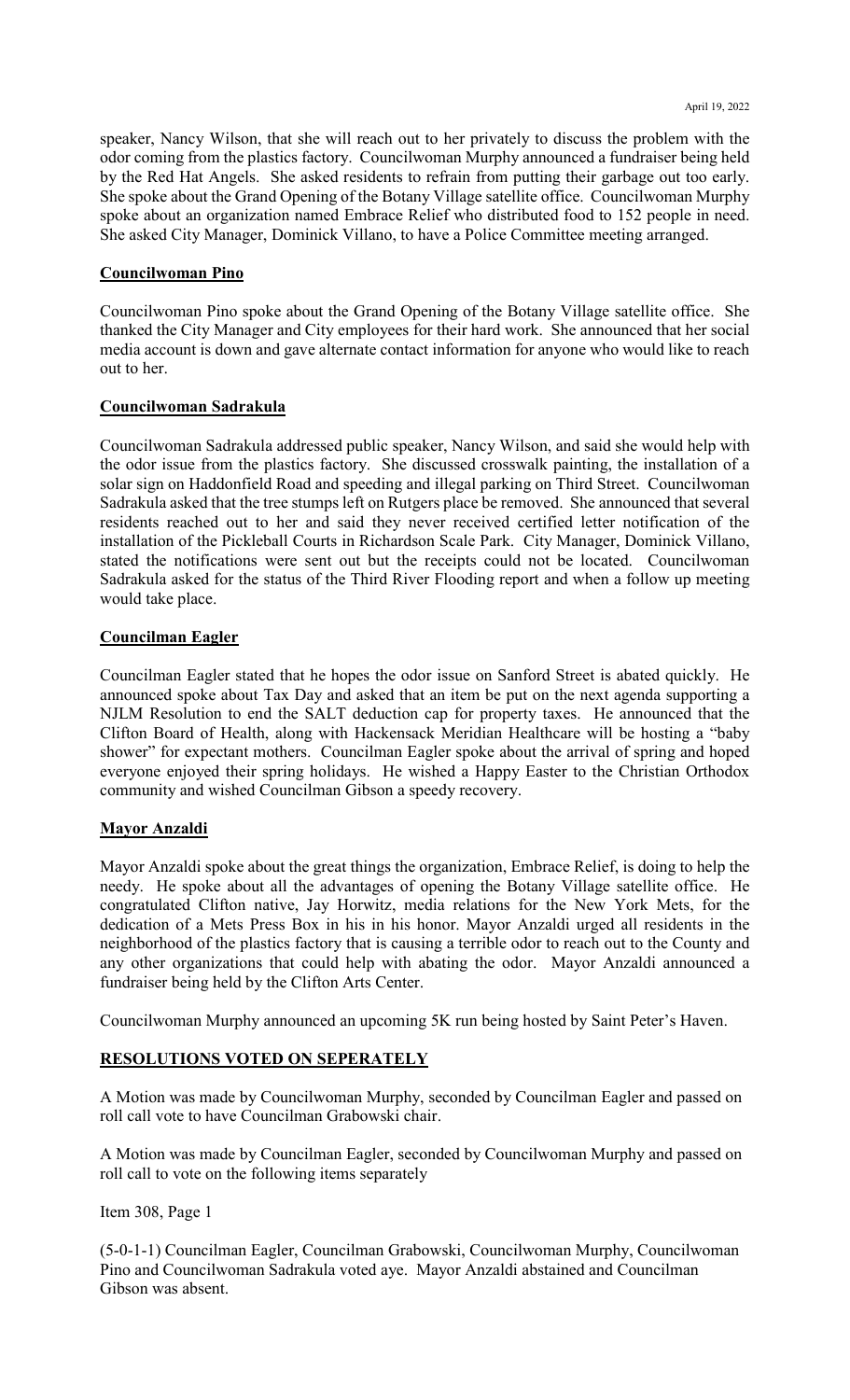# R180-22 Claims List – April 19, 2022

Resolution: Approve Claims List Resolution for the April 19, 2022 City Council Meeting

# **RESOLUTION TO APPROVE CLAIMS TO BE PAID MEETING OF APRIL 19, 2022**

Resolved that all claims on the attached sheets are approved as reasonable and proper claims against the City of Clifton.

| <b>TOTAL CLAIMS</b>               |                         | \$4,768,197.15  |
|-----------------------------------|-------------------------|-----------------|
| Federal DOJ Forfeiture            |                         |                 |
| <b>Workers Compensation Trust</b> | \$                      | 46,515.97       |
| <b>General Liability Trust</b>    |                         | 21,303.13<br>\$ |
| Library                           | \$                      | 81,141.69       |
| Unemployment Trust Fund           |                         |                 |
| Tax Title Lien Redemption         |                         |                 |
| Revolving Loan Fund               |                         |                 |
| <b>Fire Dedicated Penalties</b>   |                         |                 |
| Self Insurance                    | $\overline{\mathbf{S}}$ | 344,473.40      |
| <b>COAH</b>                       | \$                      |                 |
| Payroll Agency                    |                         |                 |
| <b>Community Development</b>      | \$                      | 31,696.84       |
| Section 8 Public Housing          | \$                      | 258,720.61      |
| <b>Trust Other</b>                | \$                      | 266,567.50      |
| Police Extra Duty                 | \$                      | 75,547.50       |
| Dog Trust                         | \$                      | 560.14          |
| Developers Escrow                 | \$                      | 134,179.55      |
| Sewer Utility-Capital             | \$                      |                 |
| Sewer Utility -Operating          | \$                      | 94,050.55       |
| General Capital Fund              |                         | 268,298.89      |
| <b>Grant Fund</b>                 | \$                      | 93,8032.99      |
| <b>Current Fund</b>               |                         | \$3,051,338.39  |

A Motion was made by Councilman Grabowski, seconded by Councilwoman Murphy and passed on roll call to vote on the following Resolutions separately:

**----------------------**

(5-1-0-1) Councilman Eagler, Councilman Grabowski, Councilwoman Murphy, Councilwoman Pino and Mayor Anzaldi voted aye. Councilwoman Sadrakula voted nay and Councilman Gibson was absent.

R180-22 Claims List – April 19, 2022

Resolution: Approve Claims List Resolution for the April 19, 2022 City Council Meeting

### **RESOLUTION TO APPROVE CLAIMS TO BE PAID MEETING OF APRIL 19, 2022**

Resolved that all claims on the attached sheets are approved as reasonable and proper claims against the City of Clifton.

| Current Fund              | \$3,051,338.39 |
|---------------------------|----------------|
| Grant Fund                | \$93,8032.99   |
| General Capital Fund      | \$268,298.89   |
| Sewer Utility - Operating | \$94,050.55    |
| Sewer Utility-Capital     |                |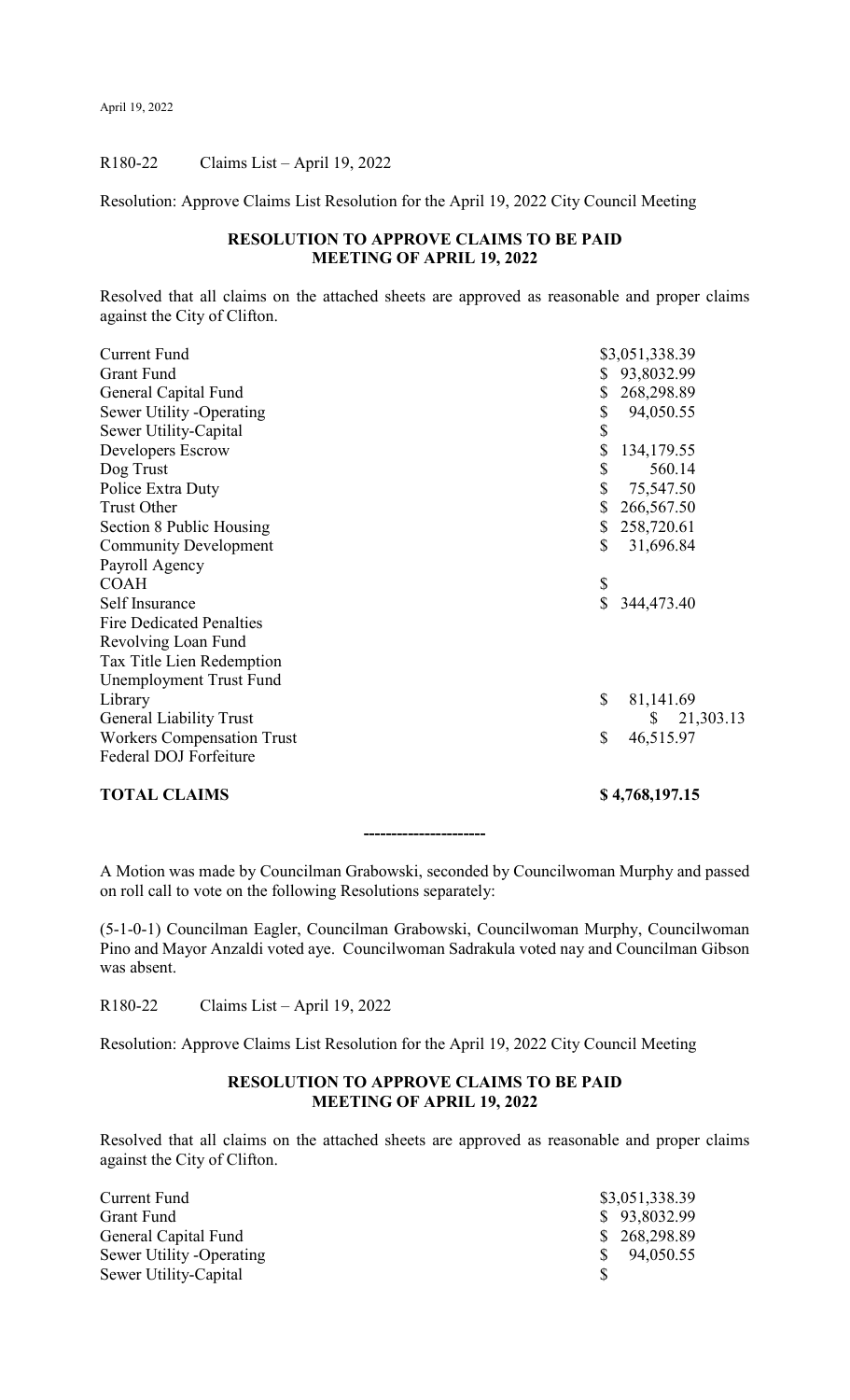| Developers Escrow                 | \$<br>134,179.55 |
|-----------------------------------|------------------|
| Dog Trust                         | \$<br>560.14     |
| Police Extra Duty                 | \$<br>75,547.50  |
| <b>Trust Other</b>                | 266,567.50       |
| Section 8 Public Housing          | 258,720.61       |
| <b>Community Development</b>      | \$<br>31,696.84  |
| Payroll Agency                    |                  |
| <b>COAH</b>                       | \$               |
| Self Insurance                    | \$<br>344,473.40 |
| <b>Fire Dedicated Penalties</b>   |                  |
| Revolving Loan Fund               |                  |
| Tax Title Lien Redemption         |                  |
| Unemployment Trust Fund           |                  |
| Library                           | \$<br>81,141.69  |
| <b>General Liability Trust</b>    | 21,303.13<br>S.  |
| <b>Workers Compensation Trust</b> | \$<br>46,515.97  |
| Federal DOJ Forfeiture            |                  |
| <b>TOTAL CLAIMS</b>               | \$4,768,197.15   |

April 19, 2022

R181-22 Resolution - Introduction of 2022 Municipal Budget

### **RESOLUTION TO INTRODUCE THE 2022 MUNICIPAL BUDGET**

**-------------------------**

**BE IT RESOLVED,** that the following statements of revenue and appropriations attached hereto constitute the Municipal Budget of the City of Clifton, in the County of Passaic, State of New Jersey for the Budget Year 2022; and

**BE IT FURTHER RESOLVED,** that the said budget be published in The North Jersey Herald and News in the issue of April 22, 2022, and that a hearing on the Municipal Budget will be held at City Hall, 900 Clifton Avenue, Clifton, New Jersey on Tuesday, May 17, 2022 at 8:00 o'clock (P.M.) or as soon thereafter as the matter may be reached.

| Roll Call: | Councilman Eagler      | Aye |        |
|------------|------------------------|-----|--------|
|            | Councilman Gibson      |     | Absent |
|            | Councilman Grabowski   | Aye |        |
|            | Councilwoman Murphy    | Aye |        |
|            | Councilwoman Pino      | Aye |        |
|            | Councilwoman Sadrakula |     | Nay    |
|            | Mayor Anzaldi          | Aye |        |

### **RESOLUTIONS**

A Motion was made by Councilman Grabowski, seconded by Councilwoman Murphy to move the group:

(6-0-0-1) Councilman Eagler, Councilman Grabowski, Councilwoman Murphy, Councilwoman Pino, Councilwoman Sadrakula and Mayor Anzaldi voted aye. Councilman Gibson was absent.

R182-22 Resolution Canceling Grant Fund Account Balances

### **RESOLUTION CANCELING GRANT FUND ACCOUNT BALANCES**

**WHEREAS,** the following grant projects with in the Current Fund and the Grant Fund of the City of Clifton budget balances remain unexpended or have been reduced: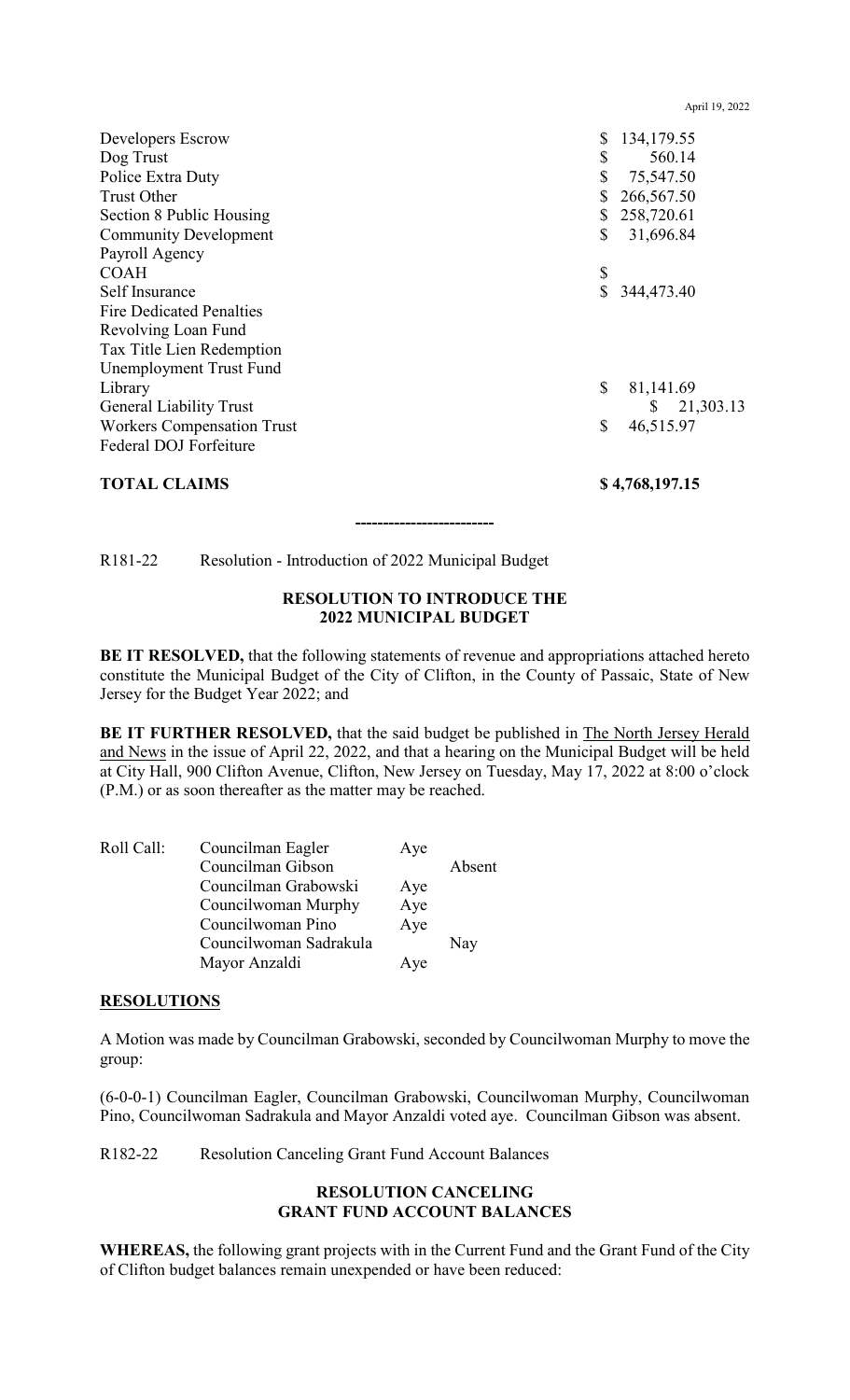| Account Name                       | <b>Cancel Amount</b> |
|------------------------------------|----------------------|
| 2021 – Pedestrian Safety           | \$11,961.00          |
| 2021 – Sustained Enforcement Grant | \$8,480.00           |

**WHEREAS,** it is necessary to formally cancel said balances so that the Grant program may be closed out and removed from the open balances, and

**WHEREAS,** it may be necessary to refund any excess funds received from the Grant Agency if the City of Clifton receives funding in excess of the requirement of the program.

**NOW, THEREFORE, BE IT RESOLVED,** by the Mayor and City Council of the City of Clifton, County of Passaic, State of New Jersey, that the above listed Grant Fund Project balances be canceled and any excess funds received returned to the appropriate Grant Agency.

**-------------------------**

R183-22 Resolution Awarding Contract for Colfax Avenue Sewer Maintenance Road Access Improvements to John Garcia Construction

### **RESOLUTION AWARDING CONTRACT FOR COLFAX AVENUE SEWER MAINTENANCE ROAD ACCESS IMPROVEMENTS**

**BE IT RESOLVED:** that the contract for the **COLFAX AVENUE SEWER MAINTENANCE ROAD ACCESS IMPROVEMENTS** be and the same is hereby awarded to **JOHN GARCIA CONSTRUCTION** of **Clifton, New Jersey,** the low bidder meeting the specifications at a grand total bid price of **\$212,265.00,** in accordance with bids received on **April 7, 2022**, and recommended by communication dated **April 12, 2022** to the Mayor and Council; and

**NOW, THEREFORE BE IT FURTHER RESOLVED:** that the Mayor and City Clerk be and they are authorized and directed hereby to execute such contract, upon approval by the Law Department.

**BE IT FURTHER RESOLVED:** that the required Certificate of Availability of Funds for the above contract has been obtained from the Chief Financial Officer of the City of Clifton. The appropriation to be charged for this expenditure is

-------------------------

R184-22 Resolution Awarding Professional Engineering Services Contract to Neglia Engineering for Construction Management Services in Connection with the Colfax Avenue Sewer Maintenance Road Access Improvements

### **RESOLUTION AWARDING PROFESSIONAL ENGINEERING SERVICES CONTRACT TO NEGLIA ENGINEERING FOR CONSTRUCTION MANAGEMENT SERVICES IN CONNECTION WITH THE COLFAX AVENUE SEWER MAINTENANCE ROAD ACCESS IMPROVEMENTS**

**WHEREAS**, the City of Clifton requires professional engineering services for construction management services in connection with the Colfax Avenue Sewer Maintenance Road Access Improvements; and

**WHEREAS**, the City Engineer recommends that a contract for construction management services be awarded to Neglia Engineering in accordance with its submitted proposal, dated April 8, 2022, in the amount not to exceed \$18,900.00; and

**WHEREAS**, after reviewing the proposal and upon the recommendation of the City Engineer, the Municipal Council wishes to award a contract to Neglia Engineering for the provision of said services, in the amount not to exceed \$18,900.00; and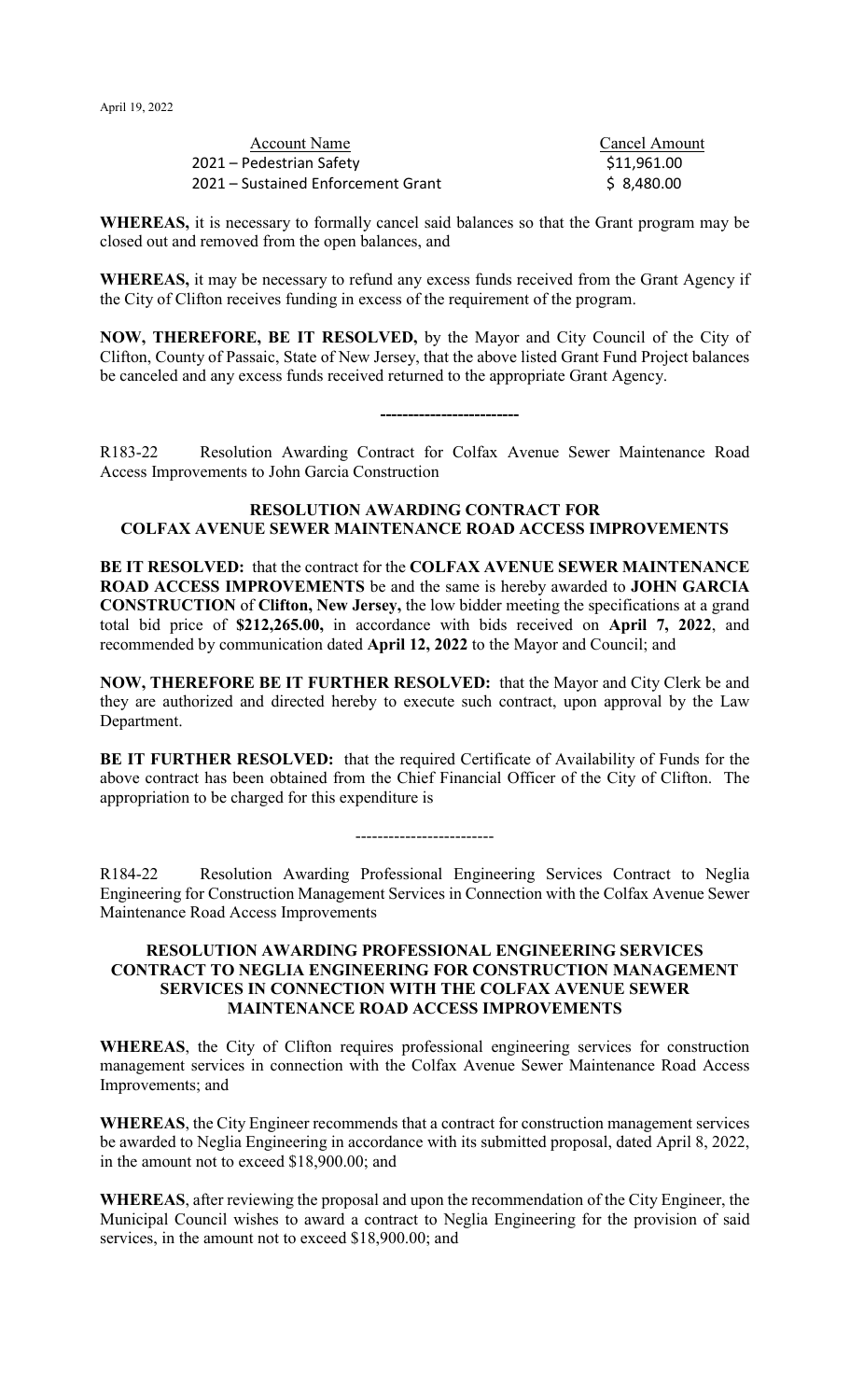**WHEREAS**, the subject matter is professional services and may be awarded without public advertising for bids and bidding therefor under *N.J.S.A.* 40A:11-5 *et seq.*; and

**WHEREAS**, this award is of a non-fair and open contract in accordance with *N.J.S.A*. 19:44A-20.5, and, therefore, the Business Entity Disclosure Certification has been received from the engineer and is incorporated into the contract awarded hereby, along with the Determination of Value; and

**WHEREAS**, the value of the contract is determined to be not to exceed \$18,900.00, and the duration of the contract is until completion;

**NOW, THEREFORE, BE IT RESOLVED**, that a professional engineering services contract for construction management services in connection with the Colfax Avenue Sewer Maintenance Road Access Improvements project is hereby awarded to **NEGLIA ENGINEERING**, in accordance with its proposal dated April 8, 2022, in the amount not to exceed \$18,900.00 and shall not exceed that amount except upon the adoption of a supplemental resolution authorizing additional funding; and

**BE IT FURTHER RESOLVED**, that the Mayor and City Clerk are hereby authorized and directed to execute a contract on behalf of the City of Clifton, and that the original of this resolution and the contract above referred to be placed on file and made available for inspection at the Office of the City Clerk of the City of Clifton; and

**BE IT FURTHER RESOLVED**, that the following short notice be printed once in a legal newspaper of the City of Clifton:

# **CITY OF CLIFTON NOTICE OF CONTRACT AWARDED**

The City of Clifton has awarded a contract without competitive bidding as a professional service pursuant to *N.J.S.A.* 40:11-5(1)(a). The contract and the resolution authorizing it are available for public inspection in the Office of the City Clerk.

|           | Awarded to: Neglia Engineering, Lyndhurst, NJ            |
|-----------|----------------------------------------------------------|
| Services: | <b>Construction Management Services</b>                  |
| Project:  | Colfax Avenue Sewer Maintenance Road Access Improvements |
| Cost:     | Not to exceed \$18,900.00                                |
| Term:     | Until completion                                         |
|           |                                                          |

R185-22 Resolution Releasing Guarantees for Site Improvements: 69 Allwood Road; Block 82.01, Lot 18

### **RESOLUTION RELEASING GUARANTEES FOR SITE IMPROVEMENTS: 69 ALLWOOD ROAD; BLOCK 82.01, LOT 18**

**WHEREAS**, Grace Capital Investments, LLC (the Developer) originally posted with the City of Clifton Performance Bond No. S296347 in the amount of \$225,938.16 and a cash portion in the amount of \$29,291.64 for site improvements at the facility located at 69 Allwood Road, designated as Block 82.01, Lot 18; and

**WHEREAS**, the Developer will not be proceeding with the work in accordance with the Clifton Board of Adjustment and Passaic County Planning Board approvals; and

**WHEREAS,** since the project has been terminated, no further action will be required of the Developer in order for the City to release performance guarantees; and

**NOW, THEREFORE, BE IT RESOLVED**, that the site improvements at 69 Allwood Road, Clifton, New Jersey, Block 82.01, Lot 18 will not be proceeding and the project terminated, the City Engineer is hereby directed to return the Performance Bonds and all escrow funds to Grace Capital Investments, LLC.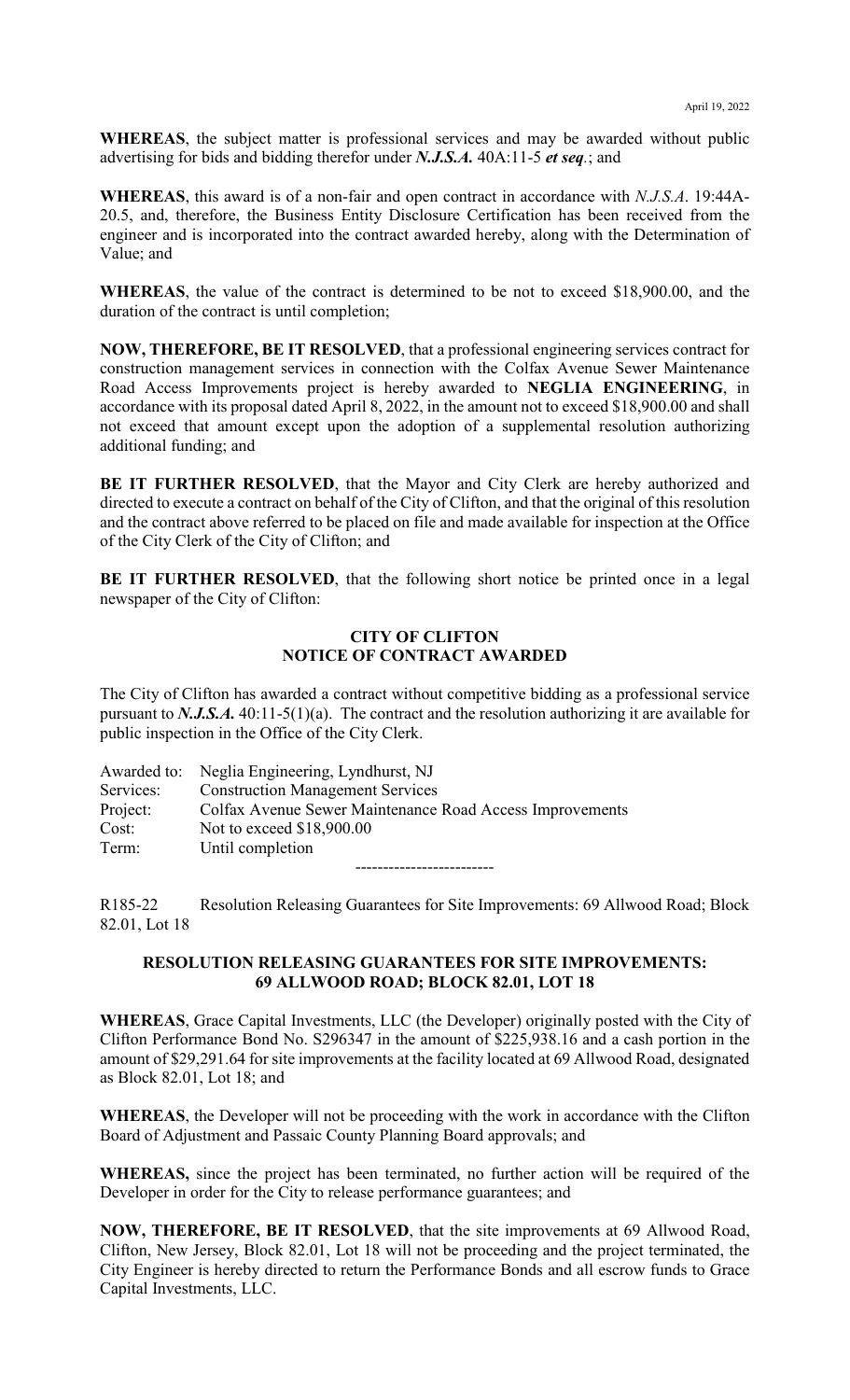#### $-$

R186-22 Resolution Authorizing Permission to Bid for Repairs and Roof Replacement to Fire Station No. 1

### **RESOLUTION AUTHORIZING PERMISSION TO BID FOR REPAIRS AND ROOF REPLACEMENT TO FIRE STATION NO. 1**

**WHEREAS**, the City of Clifton shall incur no expense exceeding \$17,500, except where either authorized by law or waived by the Municipal Council up to the State of New Jersey bid threshold; and,

**WHEREAS**, the City of Clifton seeks construction services estimated to cost in excess of \$17,500 without waiver; and

**WHEREAS,** the scope of work includes repairs and roof replacement at Fire Station No. 1 from damages incurred during Hurricane Ida; and

**WHEREAS**, the City Engineer of the City of Clifton has prepared Bid Specifications, Notice to Bidders, Proposals and Specifications for said improvements in anticipation of the public bidding for same and finds same to be acceptable for public bidding; and,

**NOW THEREFORE BE IT RESOLVED** by the Mayor and Municipal Council of the City of Clifton that the Purchasing Agent is authorized to advertise a Notice to Bidders and to receive public bids for the services described therein; and,

**BE IT FURTHER RESOLVED** that the Notice to Bidders shall be published once in a legal newspaper of the City of Clifton no later than the next Municipal Council meeting, in accordance with N.J.SA. 40A:11-1 *et seq*.

-------------------------

R187-22 Resolution Extending Professional Architectural Services Contract with George A. Held, AIA and Associates Awarded on June 7, 2017 in Connection with Gender Accommodation Facilities at City Firehouses

### **RESOLUTION EXTENDING PROFESSIONAL ARCHITECTURAL SERVICES CONTRACT WITH GEORGE A. HELD, AIA AND ASSOCIATES AWARDED ON JUNE 7, 2017 IN CONNECTION WITH GENDER ACCOMMODATION FACILITIES AT CITY FIRE HOUSES**

**WHEREAS**, on June 7, 2017, the Municipal Council awarded a professional architectural services contract to George A. Held AIA and Associates for design and preparation of bid documents for Firehouse 5 and 6 Additions and Alterations; and

**WHEREAS**, the City Engineer, by memorandum dated April 13, 2022 has reported that additional architectural services and engineering design services are required in connection with Fire Station 2; and

**WHEREAS**, George A. Held, AIA and Associates has submitted a proposal for the furnishing of said additional services for a fee not to exceed \$12,500.00, and the City Engineer recommends extending the contract to include the additional services; and

**WHEREAS**, the subject matter is professional services and may be awarded without public advertising for bids and bidding therefor under *N.J.S.A.* 40A:11-5 *et seq.*; and

**WHEREAS**, this award is of a non-fair and open contract in accordance with *N.J.S.A* 19:44-A-20.5; and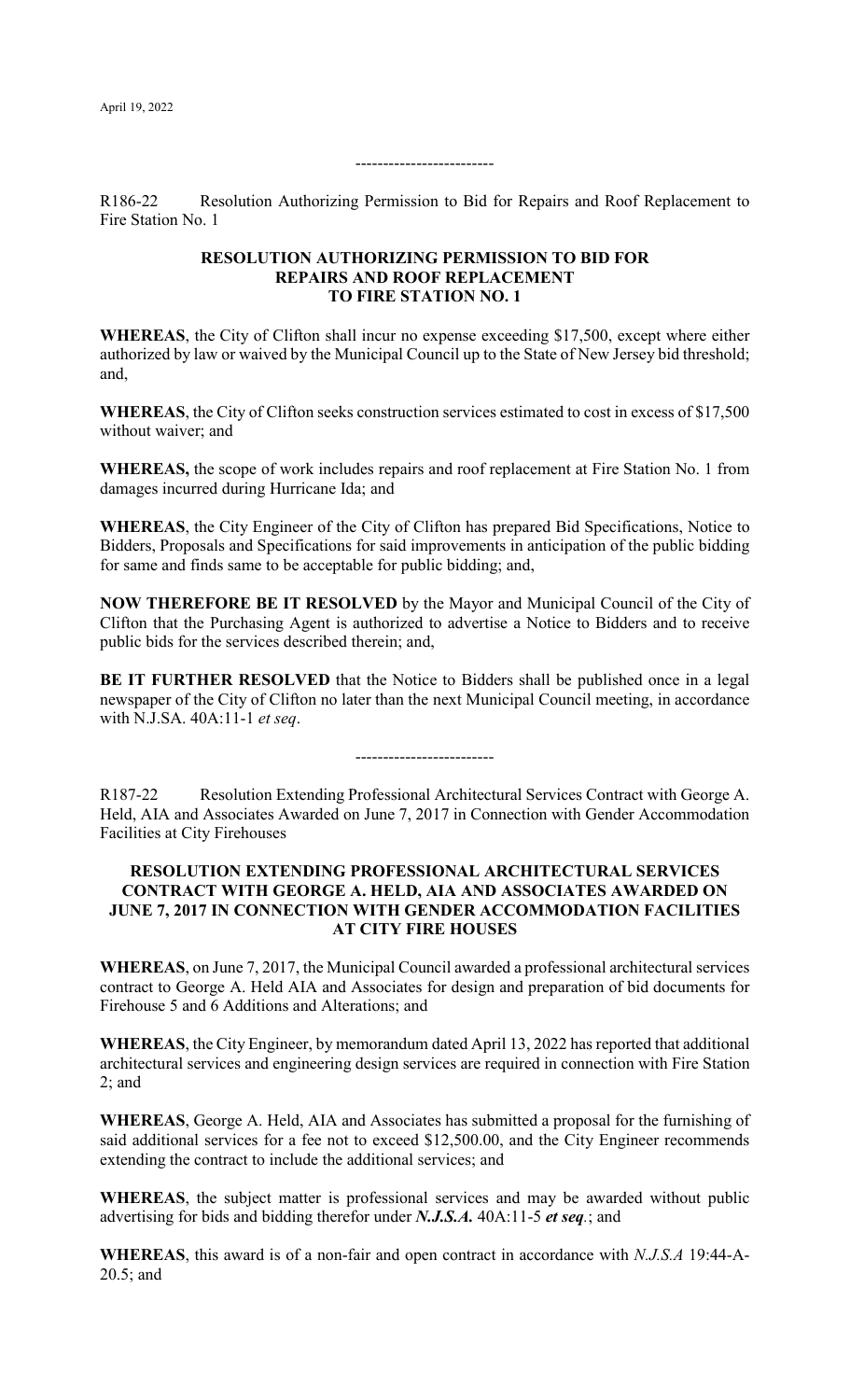**WHEREAS**, the estimated combined aggregate value of the contract is expected to be in excess of \$17,500.00, and the duration of the contract is until the services are completed; and

**WHEREAS**, the Business Entity Disclosure Certification has been received and is incorporated in the contract awarded hereby, along with the Determination of Value;

**NOW, THEREFORE, BE IT RESOLVED**, that an extension of the aforesaid professional services contract for additional architectural services and engineering design services in connection with Fire Station 2 be and hereby is awarded to George A. Held, AIA and Associates for an additional fee not to exceed \$12,500.00, in accordance with its supplemental proposal dated March 31, 2022; and

**BE IT FURTHER RESOLVED**, that the required Certificate of Availability of Funds for the above contract has been obtained and is endorsed hereon; and

**BE IT FURTHER RESOLVED**, that the original of this resolution and the extension of contract above referred to be placed on file and made available for inspection at the Office of the City Clerk of the City of Clifton; and

**BE IT FURTHER RESOLVED**, that the Mayor and City Clerk are hereby authorized and directed to execute an extension of contract on behalf of the City of Clifton; and

**BE IT FURTHER RESOLVED**, that the following short notice be printed once in a legal newspaper of the City of Clifton:

# **CITY OF CLIFTON NOTICE OF EXTENSION OF CONTRACT**

The City of Clifton has extended a contract without competitive bidding as a professional service pursuant to *N.J.S.A.* 40:11-5(1)(a). The extension of contract and the resolution authorizing it are available for public inspection in the Office of the City Clerk.

|           | Awarded to: George A. Held, AIA and Associates, Clifton, NJ |
|-----------|-------------------------------------------------------------|
| Services: | Architectural and Engineering Design Services               |
| Project:  | Gender Accommodations at Firehouses                         |
| Cost:     | Additional work not to exceed \$12,500.00                   |
| Term:     | Until completion                                            |

-------------------------

R188-22 Resolution Awarding Professional Engineering Services Contract to Boswell Engineering for Engineering Design, Permitting and Bid Document Services in Connection with the Weasel Brook Culvert Section 7 Rehabilitation

### **RESOLUTION AWARDING PROFESSIONAL ENGINEERING SERVICES CONTRACT TO BOSWELL ENGINEERING FOR ENGINEERING DESIGN, PERMITTING AND BID DOCUMENTS SERVICES IN CONNECTION WITH THE WEASEL BROOK CULVERT SECTION 7 REHABILITATION**

**WHEREAS**, the City of Clifton requires professional engineering services for design, permitting and bid documents in connection with the Weasel Brook Culvert Section 7 Rehabilitation; and

**WHEREAS**, the City Engineer recommends that a contract for engineering design, permitting and bid documents services be awarded to Boswell Engineering in accordance with its submitted proposal, dated March 21, 2022, in the amount not to exceed \$105,800.00; and

**WHEREAS**, after reviewing the proposal and upon the recommendation of the City Engineer, the Municipal Council wishes to award a contract to Boswell Engineering for the provision of said services, in the amount not to exceed \$105,800.00; and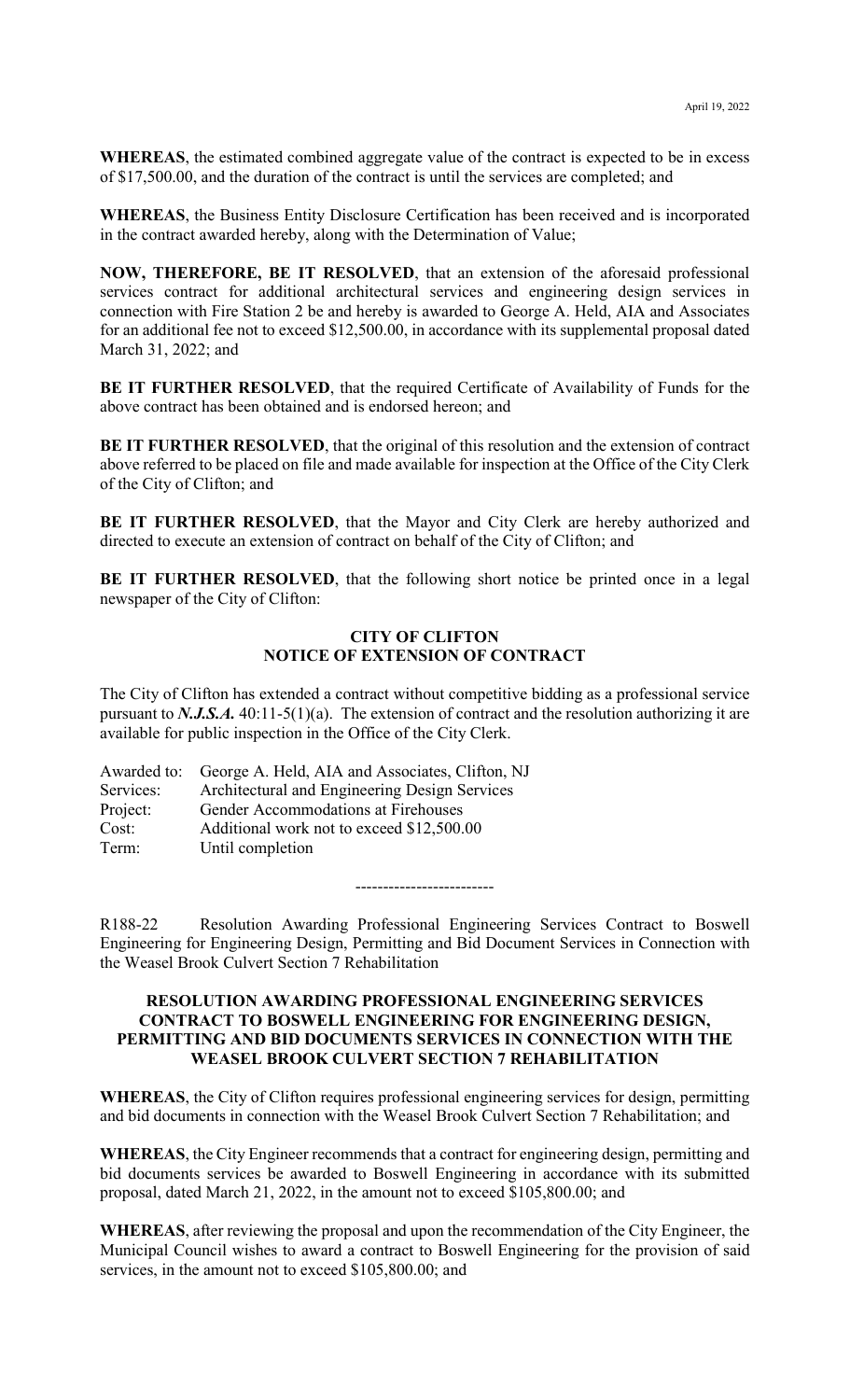**WHEREAS**, the subject matter is professional services and may be awarded without public advertising for bids and bidding therefor under *N.J.S.A.* 40A:11-5 *et seq.*; and

**WHEREAS**, this award is of a non-fair and open contract in accordance with *N.J.S.A*. 19:44A-20.5, and, therefore, the Business Entity Disclosure Certification has been received from the engineer and is incorporated into the contract awarded hereby, along with the Determination of Value; and

**WHEREAS**, the value of the contract is determined to be not to exceed \$105,800.00, and the duration of the contract is until completion;

**NOW, THEREFORE, BE IT RESOLVED**, that a professional engineering services contract for engineering design, permitting and bid documents services in connection with the Weasel Brook Culvert Section 7 Rehabilitation, is hereby awarded to **BOSWELL ENGINEERING**, in accordance with its proposal dated March 21, 2022, in the amount not to exceed \$105,800.00, and shall not exceed that amount except upon the adoption of a supplemental resolution authorizing additional funding; and

**BE IT FURTHER RESOLVED**, that the Mayor and City Clerk are hereby authorized and directed to execute a contract on behalf of the City of Clifton, and that the original of this resolution and the contract above referred to be placed on file and made available for inspection at the Office of the City Clerk of the City of Clifton; and

**BE IT FURTHER RESOLVED**, that the following short notice be printed once in a legal newspaper of the City of Clifton:

### **CITY OF CLIFTON NOTICE OF CONTRACT AWARDED**

The City of Clifton has awarded a contract without competitive bidding as a professional service pursuant to *N.J.S.A.* 40:11-5(1)(a). The contract and the resolution authorizing it are available for public inspection in the Office of the City Clerk.

|           | Awarded to: Boswell Engineering, South Hackensack, NJ     |
|-----------|-----------------------------------------------------------|
| Services: | Engineering Design, Permitting and Bid Documents services |
| Project:  | Weasel Brook Culvert Section 7 Rehabilitation             |
| Cost:     | Not to exceed \$105,800.00                                |
| Term:     | Until completion                                          |

R189-22 Resolution to Award Contract for the Marketing of Recyclables

### **RESOLUTION TO AWARD CONTRACT FOR THE MARKETING OF RECYCLABLES**

-----------------------

**WHEREAS**, pursuant to resolution 104-22, adopted March 1, 2022, the City approved the extension of the existing contract for the Marketing of Recyclables to April 30, 2022, and authorized the City to seek proposals for a new contract; and

**WHEREAS**, the Qualified Purchasing Agent invited potential respondents of which two contractors submitted responses on April 6, 2022; and

**WHEREAS**, the two responses included one from Atlantic Coast Fibers and another from Recycle City, each was found comparable regarding paper recycling values, although Recycle City did not submit a proposal for the marketing of comingled materials; and

**WHEREAS,** Atlantic Coast Fibers, located at 101 7th Street, Passaic NJ 07055, proposed Marketing of Recyclable services with consideration of the most current market prices for all goods, resulting in no costs to the City for handling of paper and comingled recycled material, under current market conditions; and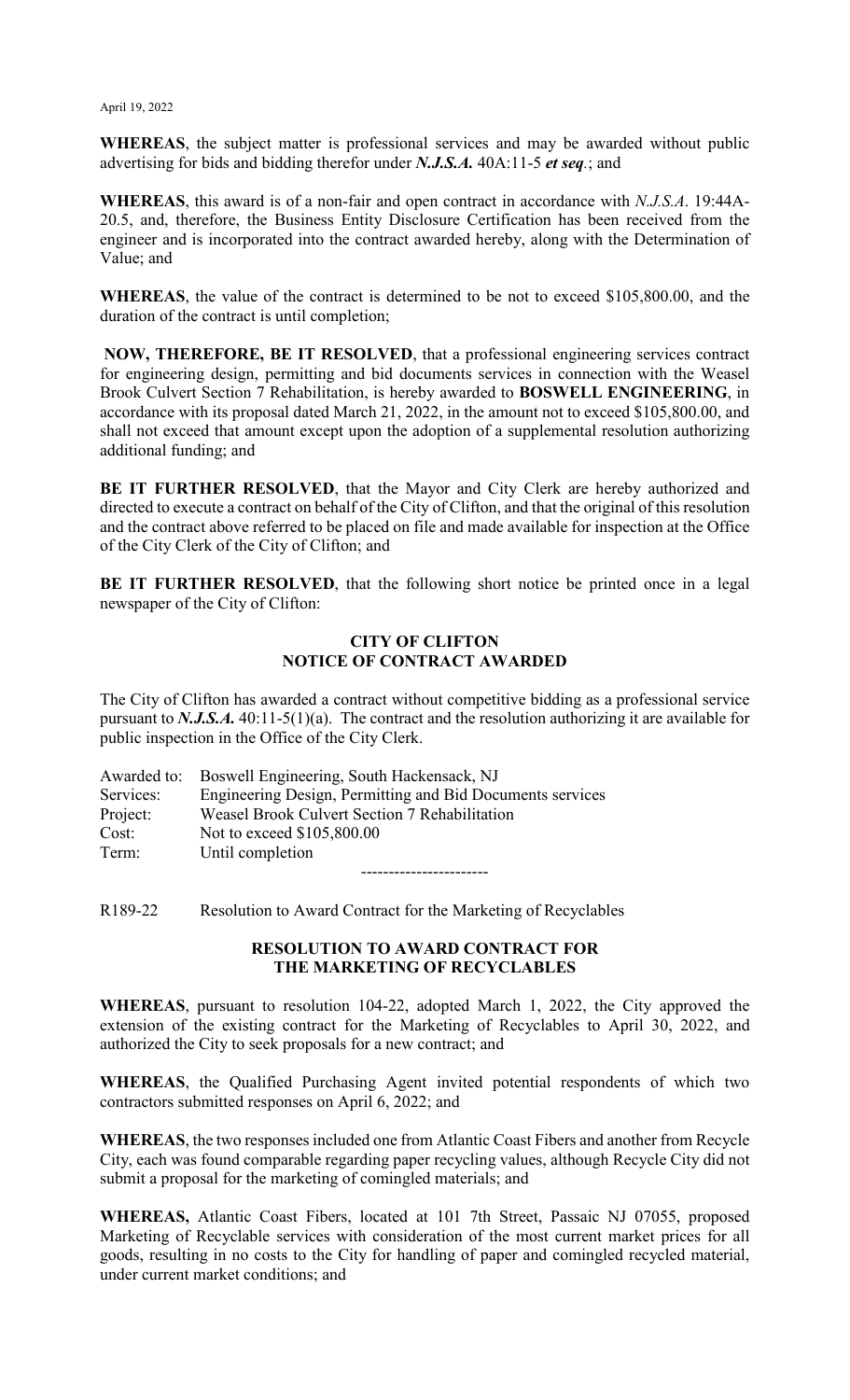**WHEREAS,** the Purchasing Agent and DPW Director concur that it would be most advantageous to the City to award a contract to Atlantic Coast Fibers, located at 101 7th Street, Passaic NJ 07055, for a contract period of May 1, 2022 to April 30, 2024, with an option to extend from May 1, 2024 to April 30, 2025; and

**NOW THEREFORE BE IT RESOLVED,** by the Mayor and Municipal Council of the City of Clifton, County of Passaic, State of New Jersey, to award a contract to Atlantic Coast Fibers for the contract period as described above in accordance with the terms of their proposal.

**CERTIFICATION OF FUNDS:** the City does not incur costs with this contract.

R190-22 Resolution Awarding Professional Legal Services Contract to Buglione, Hutton & DeYoe, LLC for Defense of Workers' Compensation Claims Against the City of Clifton - 5/1/22- 4/30/23

-------------------------

### **RESOLUTION AWARDING PROFESSIONAL LEGAL SERVICES CONTRACT TO BUGLIONE, HUTTON & DeYOE, LLC FOR DEFENSE OF WORKERS' COMPENSATION CLAIMS AGAINST THE CITY OF CLIFTON - 5/1/22 - 4/30/23**

**WHEREAS**, the City of Clifton is in need of the services of an attorney who possesses expertise in the field of defense of workers' compensation claims; and

**WHEREAS**, the firm of Buglione, Hutton & DeYoe, LLC of Wayne, NJ, has been providing these services to the City of Clifton in a satisfactory manner for the past several years; and

**WHEREAS**, the Municipal Council wishes to award a renewal of the said contract, on the same terms and conditions as previously agreed upon; and

**WHEREAS**, the services to be performed are professional and/or extraordinary unspecifiable services, within the meaning of those terms as used in the Local Public Contracts Law, *N.J.S.A.* 40A:11-1 *et seq*., and, accordingly, a contract may be awarded therefor without public advertising for bids and bidding in accordance with *N.J.S.A* 40A:11-5; and

**WHEREAS**, this award is of a non-fair and open contract in accordance with *N.J.S.A* 19:44-A-20.5; and

**WHEREAS**, the estimated value of the contract is expected to be in excess of \$17,500.00, and the duration of the contract is for one year, May 1, 2022 through April 30, 2023; and

**WHEREAS**, the Business Entity Disclosure Certification has been received from counsel and is incorporated in the contract awarded hereby, along with the Determination of Value; and

**WHEREAS**, there are funds available for payment for the services;

**NOW, THEREFORE, BE IT RESOLVED**, that a professional legal services contract as aforesaid be and the same is hereby awarded to Buglione, Hutton & DeYoe, LLC, 401 Hamburg Turnpike, PO Box 2449, Wayne, NJ 07470-2449, for the period May 1, 2022 through April 30, 2023, at a cost as follows:

| Flat fee, half of which is payable upon<br>receipt of the file, to cover one calendar year \$497.00 |  |
|-----------------------------------------------------------------------------------------------------|--|
| Flat fee, payable for each calendar year<br>thereafter that the file remains open\$100.00           |  |
| Hourly rate for all trial work involving<br>the initiation of testimony for any                     |  |
|                                                                                                     |  |
|                                                                                                     |  |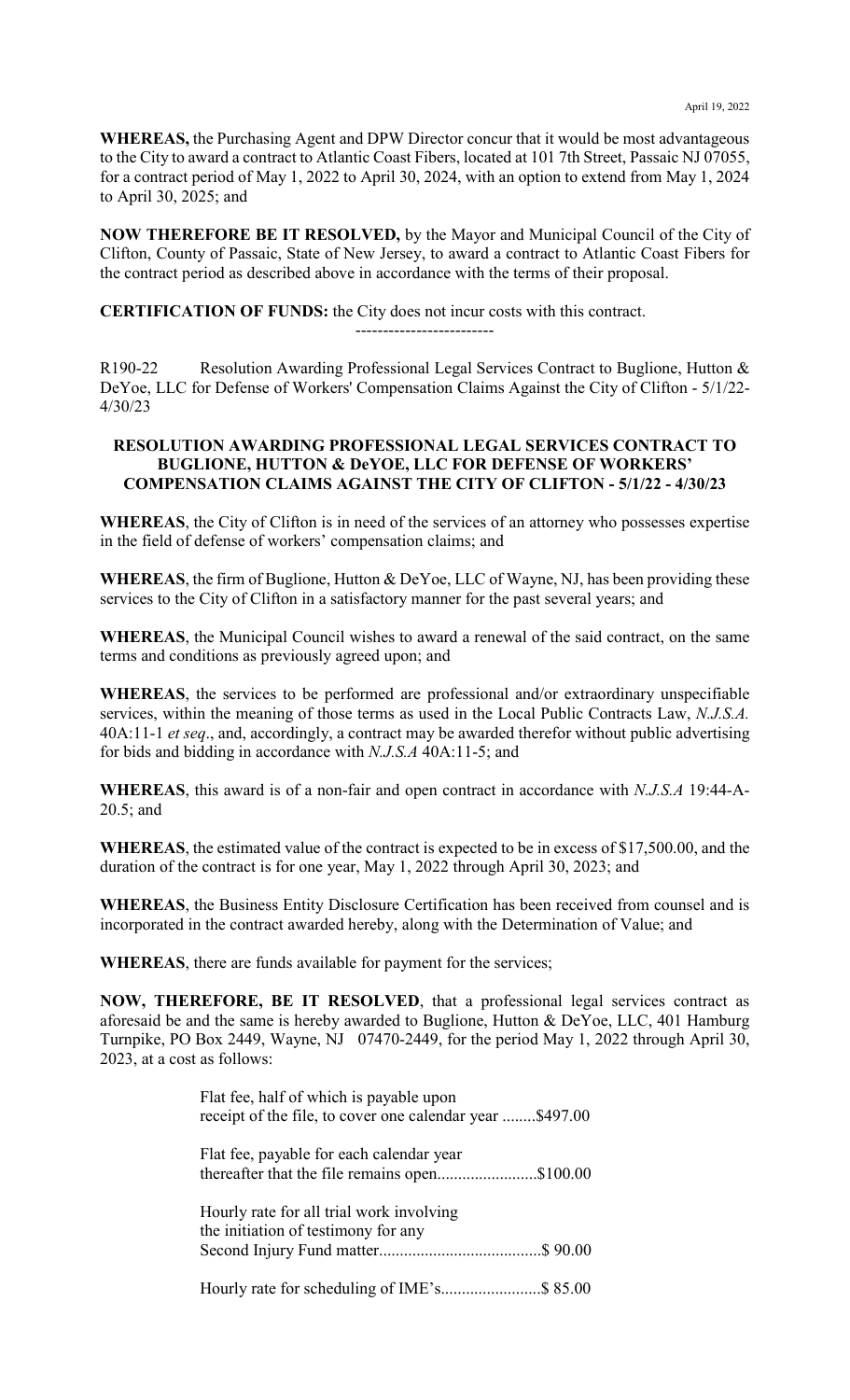**BE IT FURTHER RESOLVED**, that the required Certificate of Availability of Funds for the above contract was obtained from the Chief Financial Officer of the City of Clifton and is endorsed hereon; and

**BE IT FURTHER RESOLVED**, that the original of this resolution and the contract above referred to be placed on file and made available for public inspection at the Office of the City Clerk of the City of Clifton; and

**BE IT FURTHER RESOLVED**, that the Mayor and City Clerk are hereby authorized and directed to execute a contract on behalf of the City of Clifton; and

**BE IT FURTHER RESOLVED**, that the following short notice be printed once in a legal newspaper of the City of Clifton:

### **CITY OF CLIFTON NOTICE OF CONTRACT AWARDED**

The City of Clifton has awarded a contract without competitive bidding as a professional service pursuant to *N.J.S.A.* 40:11-5(1)(a). The contract and the resolution authorizing it are available for public inspection in the Office of the City Clerk.

Awarded to: Buglione, Hutton & DeYoe, LLC, Wayne, NJ Services: Professional Legal Services Cost: \$497 flat fee, ½ of which is payable upon receipt of file, to cover 1 calendar yr \$100 flat fee, payable for each yr thereafter the file remains open \$90 hourly rate for all trial work involving the initiation of testimony for any Second Injury Fund matter \$85 hourly rate for scheduling of IME's Subject: Defense of workers' compensation claims against the City of Clifton Term: 5/1/22 to 4/30/23 -------------------------

R191-22 Resolution Rescinding Resolutions R204-20 Adopted on June 3, 2020 and Amended by Resolution R301-20 Adopted on August 18, 2020 Entitled "Resolution Permitting Restaurants to Offer Outdoor Dining in Accordance with Executive Order 150, et seq. and Resolution R074-21, Adopted on February 2, 2021, Entitled "Resolution Establishing the Permitted Hours of Operation for Licensed Food and Beverage Establishments Offering Outdoor Dining During the Winter Months (Permits Licensed Restaurants and Beverage Establishments to Operate Between the Hours of 7:00 a.m. and 11:00 p.m.)

### **RESOLUTION RESCINDING RESOLUTIONS R-204-20 ADOPTED ON JUNE 3, 2020 AND AMENDED BY RESOLUTION R-301-20 ADOPTED ON AUGUST 18, 2020 ENTITLED "RESOLUTION PERMITTING RESTAURANTS TO OFFER OUTDOOR DINING IN ACCORDANCE WITH EXECUTIVE ORDER 150, ET SEQ. AND RESOLUTION R-074-21, ADOPTED ON FEBRUARY 2, 2021, ENTITLED "RESOLUTION ESTABLISHING THE PERMITTED HOURS OF OPERATION FOR LICENSED FOOD AND BEVERAGE ESTABLISHMENTS OFFERING OUTDOOR DINING DURING THE WINTER MONTHS (PERMITS LICENSED RESTAURANTS AND BEVERAGE ESTABLISHMENTS TO OPERATE BETWEEN THE HOURS OF 7:00 A.M. AND 11:00 P.M.)"**

**BE IT RESOLVED**, that resolutions R-204-20 adopted on June 3, 2020 and amended by R-301- 20 adopted on August 18, 2020 entitled "Resolution Permitting Restaurants to Offer Outdoor Dining in Accordance with Executive Order 150, **et seq**. and R-074-21, adopted on February 2, 2021, entitled " Resolution Establishing the Permitted Hours of Operation for Licensed Food and Beverage Establishments Offering Outdoor Dining During the Winter Months (Permits Licensed Restaurants and Beverage Establishments to Operate Between the Hours of 7:00 a.m. and 11:00 p.m.," be and are hereby rescinded.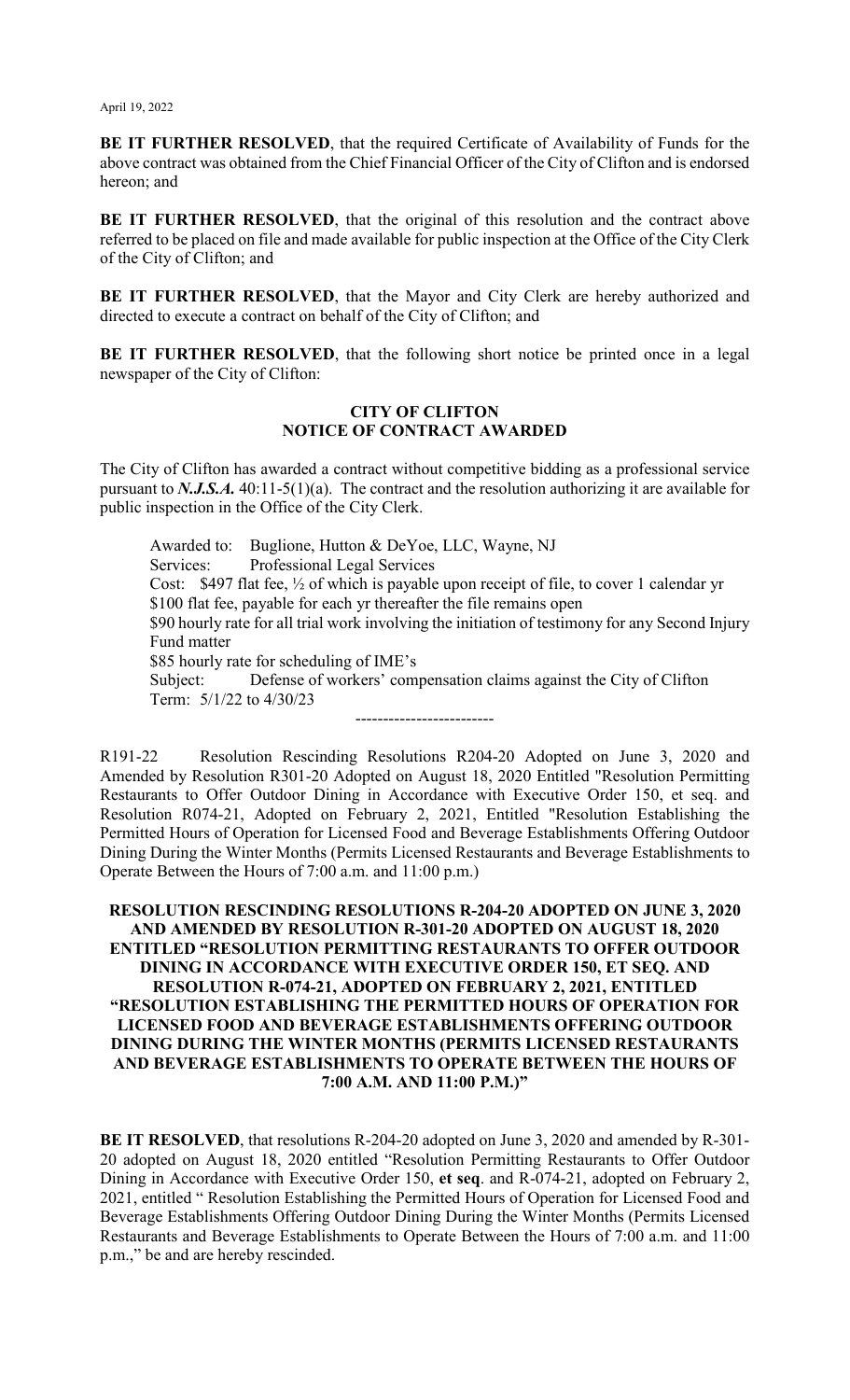R192-22 Resolution for Appointment of Member to the Advisory Board of Recreation

### **RESOLUTION FOR APPOINTMENT OF MEMBER TO THE ADVISORY BOARD OF RECREATION**

-------------------------

**WHEREAS,** the Mayor and Council of the City of Clifton, County of Passaic, State of New Jersey are in receipt of an application from Muhammad Mustafa to become a Member of the Advisory Board of Recreation; and

**WHEREAS,** Mohamed Khalil (Alternate #2) resigned on February 28, 2022; and

**WHEREAS,** Frank Kasper currently holds the Alternate #3 position;

**NOW, THEREFORE, BE IT RESOLVED,** by the Mayor and Municipal Council of the City of Clifton, County of Passaic, State of New Jersey that Frank Kasper be moved to the Alternate #2 position and Muhammad Mustafa be and is hereby appointed as Alternate #3 of said committee for a period of three years commencing this day through December 31, 2024.

---------------------

R193-22 Resolution for Reappointment of Alternates to the Zoning Board of Adjustment

### **RESOLUTION FOR REAPPOINTMENT OF ALTERNATES TO THE CLIFTON ZONING BOARD OF ADJUSTMENT**

BE IT RESOLVED, by the Mayor and Municipal Council of the City of Clifton, County of Passaic, State of New Jersey that George Silva, Alternate #1, and Uri Jaskiel, Alternate #2, be and are hereby reappointed for a two-year term, expiring on February 28, 2024.

R194-22 Resolution of Congratulations Upon Retirement - Equipment Operator - Robert E. Dudas

--------------------

### **RESOLUTION OF CONGRATULATIONS UPON RETIREMENT – EQUIPMENT OPERATOR – ROBERT E. DUDAS**

**WHEREAS**, April 1, 2022, Equipment Operator, Robert E. Dudas, officially retired from his position with the Clifton Department of Public Works; and

**WHEREAS**, he was appointed as a Laborer 1 on March 11, 1988, and his retirement will conclude a thirty-four-year career in service to the public and the City of Clifton; and

**WHEREAS**, throughout his career, he has always displayed an attitude of professionalism and dedication to duty; and

**WHEREAS**, he has been a credit to both the Department of Public Works and the City of Clifton during all this time, and this Governing Body wishes to acknowledge his long-time service to the City;

**NOW, THEREFORE, BE IT RESOLVED**, that the Mayor and Members of the Municipal Council of the City of Clifton do hereby extend to

### **EQUIPMENT OPERATOR ROBERT E. DUDAS**

their sincere congratulations and thanks for a job well done, as well as their best wishes for continued good health, peace and happiness in his retirement; and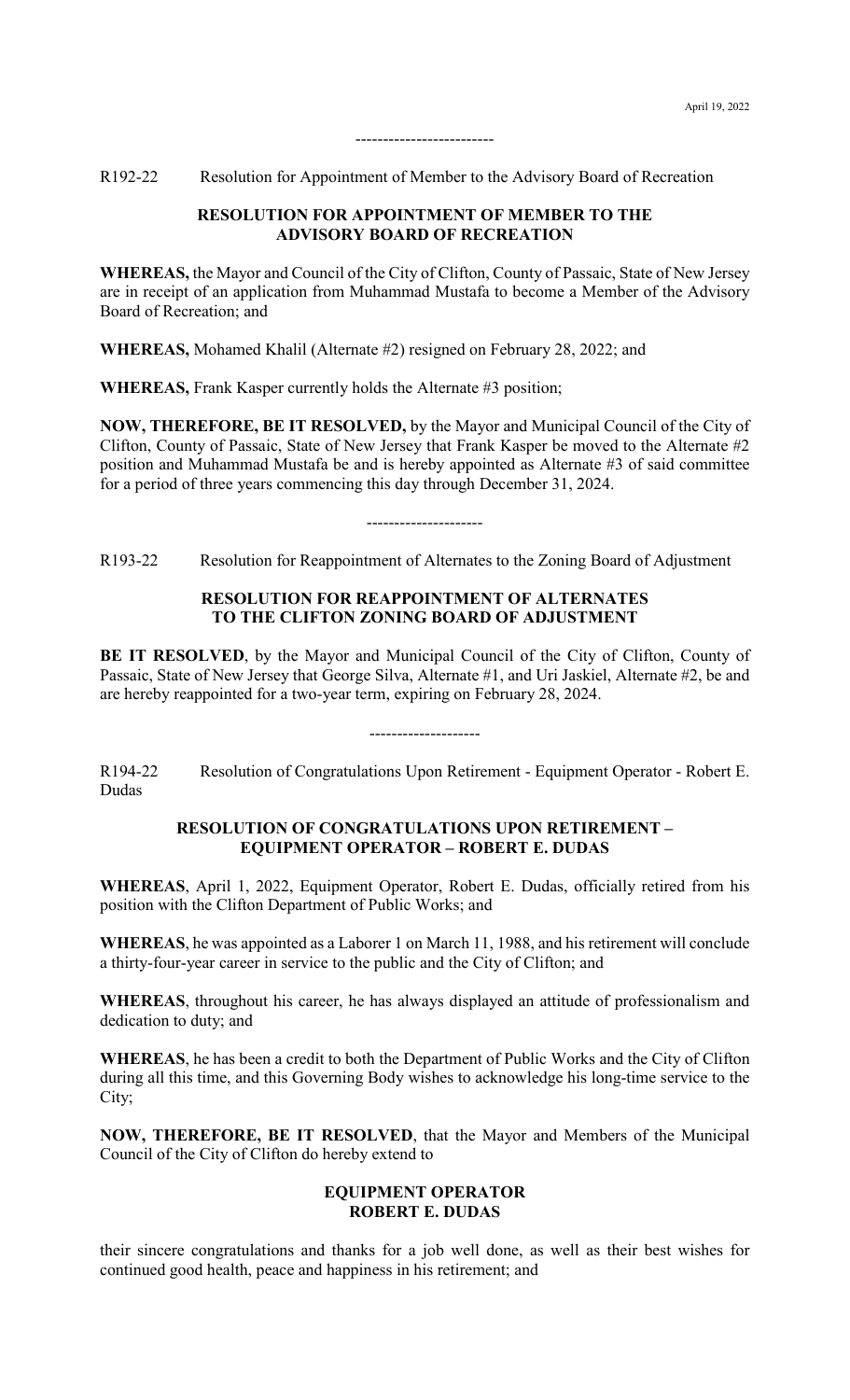**BE IT FURTHER RESOLVED**, that this resolution be spread upon the minutes of this meeting, and a copy thereof presented to **ROBERT E. DUDAS.**

**-----------------------**

R195-22 Resolution Authorizing Ice Cream Peddlers License Renewal - R&H Catering

# **RESOLUTION AUTHORIZING ICE CREAM PEDDLERS LICENSE RENEWAL**

**WHEREAS**, the Mayor and Council of the City of Clifton, County of Passaic, State of New Jersey are in receipt of a renewal application for an Ice Cream Peddlers License from Norberto Berrios owner of R & H Catering, 55 Long Hill Drive, Clifton, New Jersey; and

**WHEREAS**, all paperwork has been completed by the applicant and all fees have been paid; and

**WHEREAS**, all inspections have been completed by the Health, Zoning and Police Departments; and

**NOW, THEREFORE, BE IT RESOLVED** by the Mayor and Council of the City of Clifton, County of Passaic, and State of New Jersey that approval for a renewal application for an Ice Cream Peddlers License from Norberto Berrios, owner of R & H Catering, 55 Long Hill Drive, Clifton, New Jersey, is hereby granted.

Company name: R&H Catering

Owner: Norberto Berrios Helene Berrios

Approved Operator: Norberto Berrios Helene Berrios

Approved Vehicle: 1995 Chevy Van 1GBGP322853311012

Parking Location: 156-168 Oliver Street, Paterson, NJ

-------------------------

R196-22 Resolution of Congratulations - North Jersey Elks Developmental Disabilities Agency - 75th Anniversary

## **RESOLUTION OF CONGRATULATIONS- 75TH ANNIVERSARY – NORTH JERSEY ELKS DEVELOPMENTAL DISABILITIES AGENCY**

**WHEREAS, i**n 1947, parents of children with disabilities started a therapy program in the basement of School No. 10 in Passaic, New Jersey. As the number of children increased, the Elks Lodge from Passaic County joined the parents in a fundraising campaign and built the Passaic County Elks Cerebral Palsy Treatment Center at 1481 Main Avenue in Clifton. It was specifically designed for children with special therapeutic and medical needs. This facility was further expanded in 1958; and

**WHEREAS,** in 1978, the Board of Trustees began an approved Private School for Children with Disabilities. The educational program included a new preschool and included elementary and secondary classes; and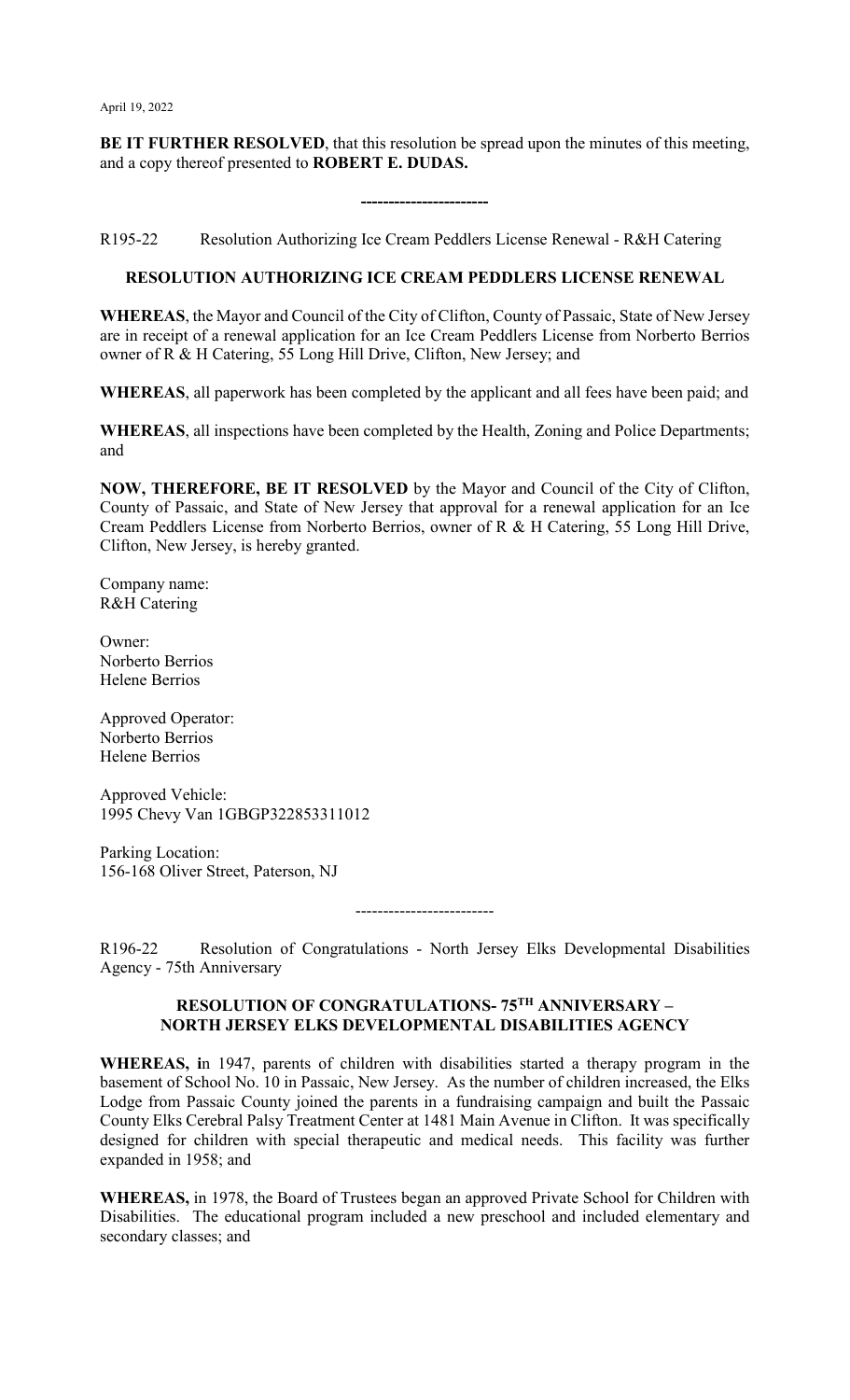**WHEREAS,** in 1983, an Adult Training and Medical Day Care Program was started for former students over age twenty-one. This program includes vocational training, sub-contract work, manufacturing, recreation and respite care. Therapies are also provided by physical, occupational and speech therapists. There are also medical consultants on the staff. The adult program grew and moved to 600 Route 46 West in Clifton in 1986; and

**WHEREAS,** in 1983 and 1989, new wings were added to the existing Center to house the growing educational and therapeutic needs of our clients; and

**WHEREAS,** in 1994, a new high school facility was opened on Union Avenue in Clifton to meet the special needs of our teenagers. The Passaic County Elks Cerebral Palsy Treatment Center is approved by the New Jersey Department of Education and by the New Jersey Department of Human Services and Division of Youth and Family Services. The Center has grown from a small organization providing therapy to a comprehensive agency providing a continuum of services to over 270 families with children and adults with multiple disabilities including, intellectual and developmental disabilities, in Northern New Jersey; and

**WHEREAS,** in 2014, The Board of Trustees changed our name to North Jersey Elks Developmental Disabilities Agency. This name change reflected the more inclusive population of students and clients we provided services to. The Center remains committed to providing quality services and helping citizens with disabilities to reach their greatest potential.

**NOW, THEREFORE, BE IT RESOLVED,** that we, the Mayor and Members of the Municipal Council of the City of Clifton, on behalf of all the citizens of the City of Clifton, do hereby extend sincere congratulations to

### **NORTH JERSEY ELKS DEVELOPMENTAL DISABILITIES AGENCY** on the occasion of its **75TH ANNIVERSARY**

and do further extend best wishes to the owners and the entire staff for continued success and further development in the future.

-------------------------

R197-22 Resolution Authorizing the Submission of a Level II Capital Preservation Grant Application to the New Jersey Historic Trust Preserve NJ Fund for Phase II Improvements of Barn S-2

### **RESOLUTION AUTHORIZING THE SUBMISSION OF A LEVEL II CAPITAL PRESERVATION GRANT APPLICATION TO THE NEW JERSEY HISTORIC TRUST PRESERVE NJ FUND FOR PHASE II IMPROVEMENTS OF BARN S-2**

**WHEREAS,** the Mayor and City Council of the City of Clifton wish to improve the Flag Barn (Barn/Garage S-2) as part of the United States Animal Quarantine of Clifton with Phase II Improvements, and apply for a Capital Preservation Level II Grant; and

**WHEREAS,** the City of Clifton desires to further the public interest by obtaining a grant in the amount of \$453,600.00 from the New Jersey Historic Trust Preserve NJ Fund and provide equal matching funds amounting to \$453,600.00 to facilitate Flag Barn Phase II Improvements which have an overall project cost of \$907,200.00; and

**NOW, THEREFORE, BE IT RESOLVED,** by the Mayor and City Council of the City of Clifton, that Dominick Villano, City Manager, or his successor in office, is hereby authorized to:

- (a) Make application for such a grant;
- (b) Provide additional application information and furnish such documents as may be required; and
- (c) Act as the authorized correspondent.

-------------------------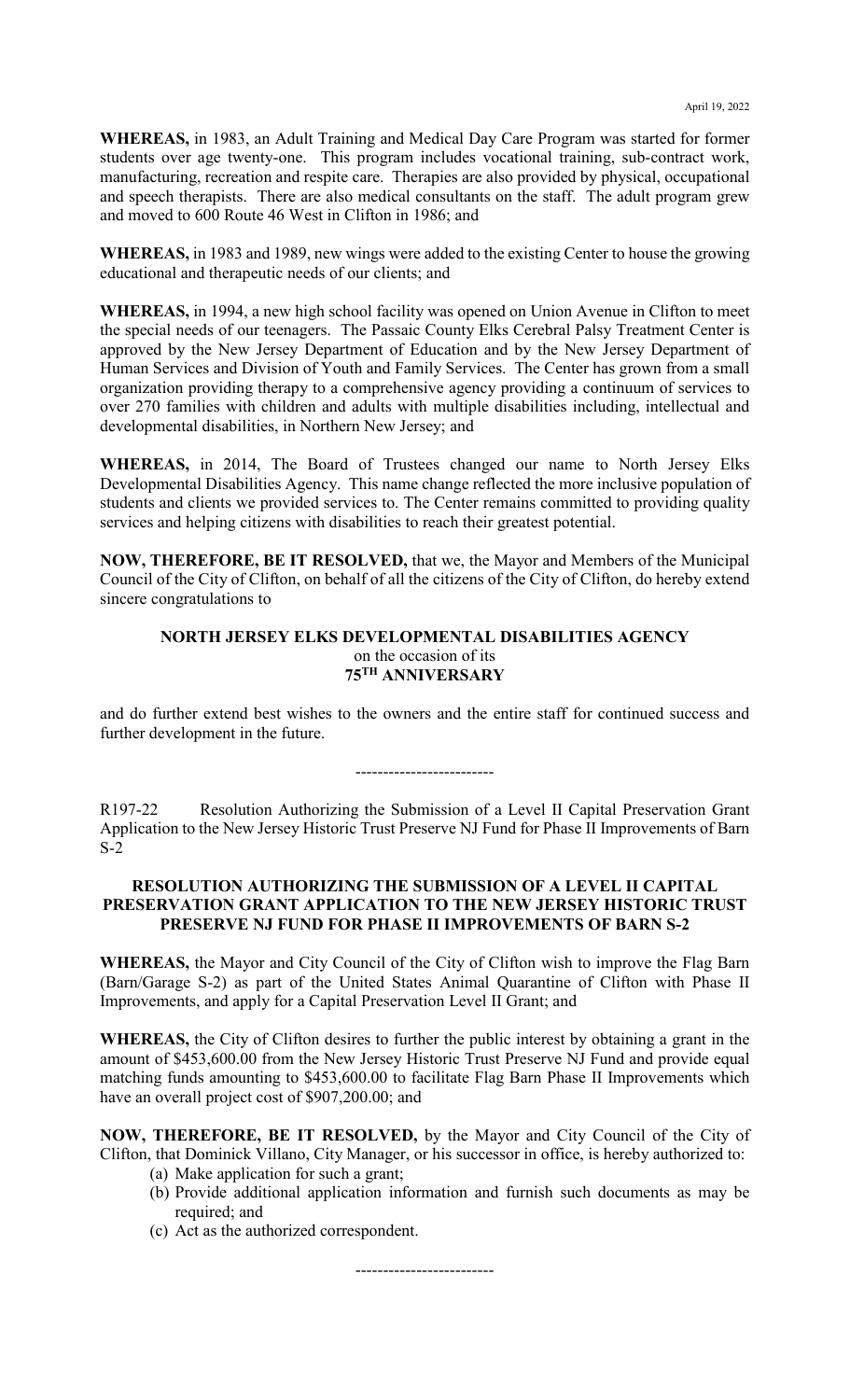R198-22 Resolution Authorizing Renewal of Ice Cream Peddlers License - Zack's Ice Cream

### **RESOLUTION AUTHORIZING ICE CREAM PEDDLERS LICENSE RENEWAL**

**WHEREAS,** the Mayor and Council of the City of Clifton, County of Passaic, State of New Jersey are in receipt of a renewal application for an Ice Cream Peddlers License from Ziad Farhan owner of Zack's Ice Cream, 289 Hazel Street in the City of Clifton, New Jersey; and

**WHEREAS,** all paperwork has been completed by the applicant and all fees have been paid; and

**WHEREAS,** all inspections have been completed by the Health and Police Departments; and

**NOW, THEREFORE, BE IT RESOLVED** by the Mayor and Council of the City of Clifton, County of Passaic, and State of New Jersey that approval for a renewal application for an Ice Cream Peddlers License from Ziad Farhan owner of Zack's Ice Cream in the City of Clifton is hereby granted.

**Company name:** Zack's Ice Cream **Owner:** Ziad Farhan **Approved Operator:**  Ziad Farhan **Approved Vehicle:** 2004 Ford – 11FTNE24W94HB55784 **Parking Location**: 340 Paxton Street, Paterson, NJ 07503

R199-22 Resolution Authorizing the Cancellation and Refund of a Portion of the 2022 First Quarter Taxes and Second Quarter Taxes for Block 17.02, Lot 55, 16 Fernwood Court Owned by a Disabled Veteran

-------------------------

### **RESOLUTION AUTHORIZING THE CANCELLATION AND REFUND OF A PORTION OF THE 2022 FIRST QUARTER TAXES AND SECOND QUARTER TAXES FOR BLOCK 17.02, LOT 55, 16 FERNWOOD COURT OWNED BY A DISABLED VETERAN**

**WHEREAS,** the Tax Assessor has confirmed that Emanuel Guevara, the owner of a residence located at Block 17.02, Lot 55, 16 Fernwood Court has been declared by the United States Department of Veteran Affairs to be 100% disabled as of July 29, 2021; and

**WHEREAS**, Emanuel Guevara became a resident of the City of Clifton on February 24, 2022; and

**WHEREAS,** Emanuel Guevara has made application to the Tax Assessor of the City of Clifton for a property tax exemption on the subject property in accordance with the law; and

**WHEREAS,** by virtue of his disabled veteran exemption, Emanuel Guevara is entitled to the cancellation and partial refund of the 2022 first and second quarter property taxes on the subject property; and

**WHEREAS**, the Municipal Council, having reviewed the facts and circumstances of the application, wishes to grant the application and hereby approves the tax exemption on the subject property as of February 24, 2022, and hereby authorizes the cancellation and partial refund of the 2022 first and second quarter property taxes in the total amount of \$3,491.41; and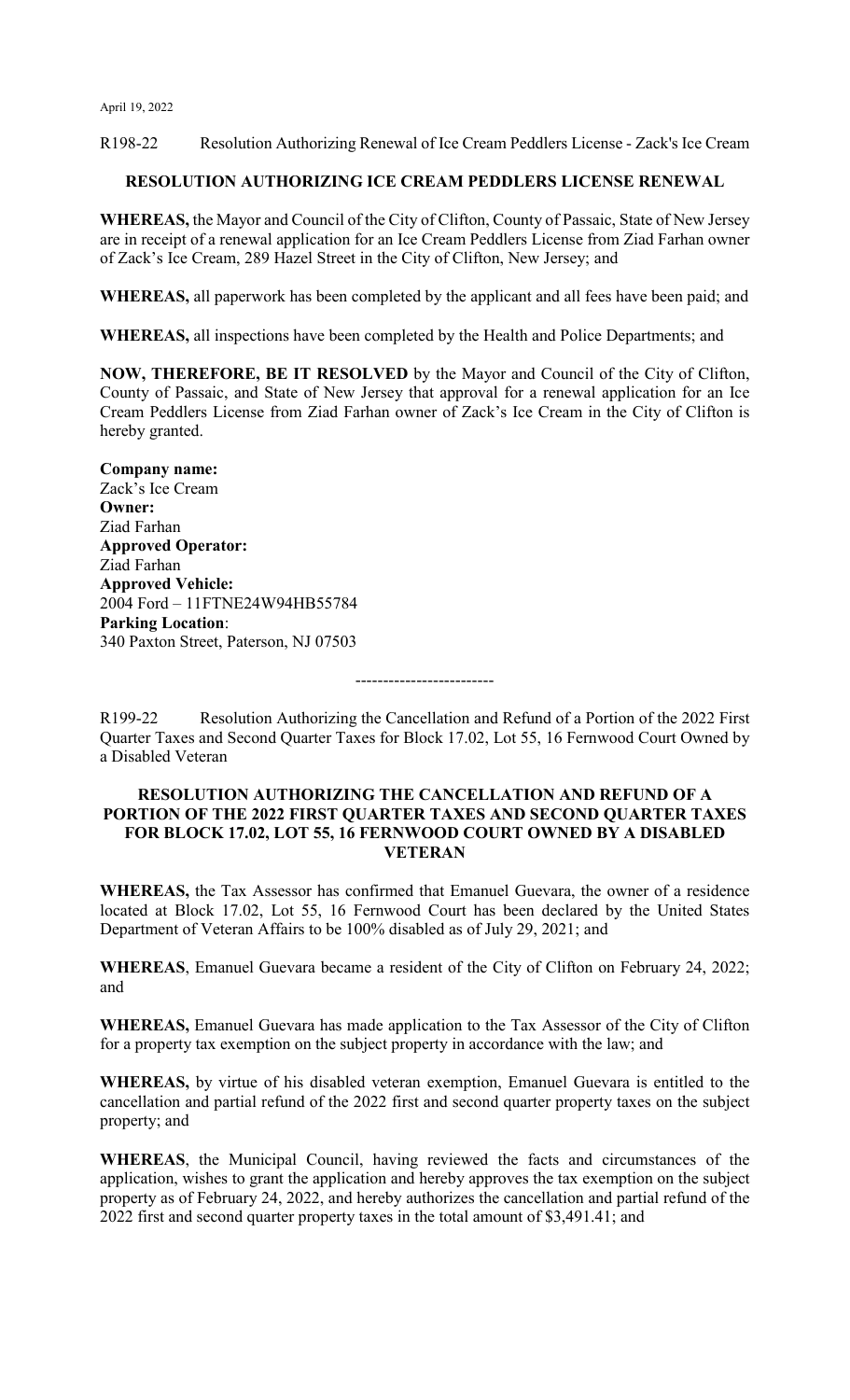**NOW, THEREFORE, BE IT RESOLVED,** by the Mayor and Municipal Council of the City of Clifton, that for the reasons aforesaid, the Tax Collector and/or City Treasurer are hereby authorized and directed:

1. To cancel and refund a pro-rated portion of the 2022 first and second quarter taxes in the total amount of \$3,491.41 and cancel the remaining 2022 property taxes; and

2. To keep the subject property tax exempt for the totally disabled veteran for so long as he shall qualify for the exemption and for so long as the exemption is authorized by law.

R200-22 Resolution Authorizing the Cancellation and Refund of a Portion of the 2022 First Quarter Taxes for Block 26.09, Lot 25, 429 Maplewood Avenue Owned by a Disabled Veteran

-------------------------

## **RESOLUTION AUTHORIZING THE CANCELLATION AND REFUND OF A PORTION OF THE 2022 FIRST QUARTER TAXES FOR BLOCK 26.09, LOT 25, 429 MAPLEWOOD AVENUE OWNED BY A DISABLED VETERAN**

**WHEREAS,** the Tax Assessor has confirmed that Jenny Ramales, the owner of a residence located at Block 26.09, Lot 25, 429 Maplewood Avenue has been declared by the United States Department of Veteran Affairs to be 100% disabled as of May 16, 2021; and

**WHEREAS**, Jenny Ramales became a resident of the City of Clifton on January 25, 2022; and

**WHEREAS,** Jenny Ramales has made application to the Tax Assessor of the City of Clifton for a property tax exemption on the subject property in accordance with the law; and

**WHEREAS,** by virtue of her disabled veteran exemption, Jenny Ramales is entitled to the cancellation and partial refund of the 2022 first quarter property taxes on the subject property; and

**WHEREAS**, the Municipal Council, having reviewed the facts and circumstances of the application, wishes to grant the application and hereby approves the tax exemption on the subject property as of January 25, 2022, and hereby authorizes the cancellation and partial refund of the 2022 first quarter property taxes in the total amount of \$1,550.03; and

**NOW, THEREFORE, BE IT RESOLVED,** by the Mayor and Municipal Council of the City of Clifton, that for the reasons aforesaid, the Tax Collector and/or City Treasurer are hereby authorized and directed:

1. To cancel and refund a pro-rated portion of the 2022 first quarter taxes in the total amount of \$1,550.03 and cancel the remaining 2022 property taxes; and

2. To keep the subject property tax exempt for the totally disabled veteran for so long as she shall qualify for the exemption and for so long as the exemption is authorized by law.

-------------------------

R201-22 Late - Resolution Authorizing Renewal of Pet Shop & Kennel License - Barking Barney's

# **RESOLUTION AUTHORIZING PET SHOP & KENNEL LICENSE RENEWAL**

**WHEREAS,** the Mayor and Council of the City of Clifton, County of Passaic, State of New Jersey are in receipt of a Pet Shop & Kennel License Renewal from Barking Barney's Doggie Daycare, 657 Lexington Ave., Clifton, New Jersey; and

**WHEREAS,** all paperwork has been completed and all fees have been paid; and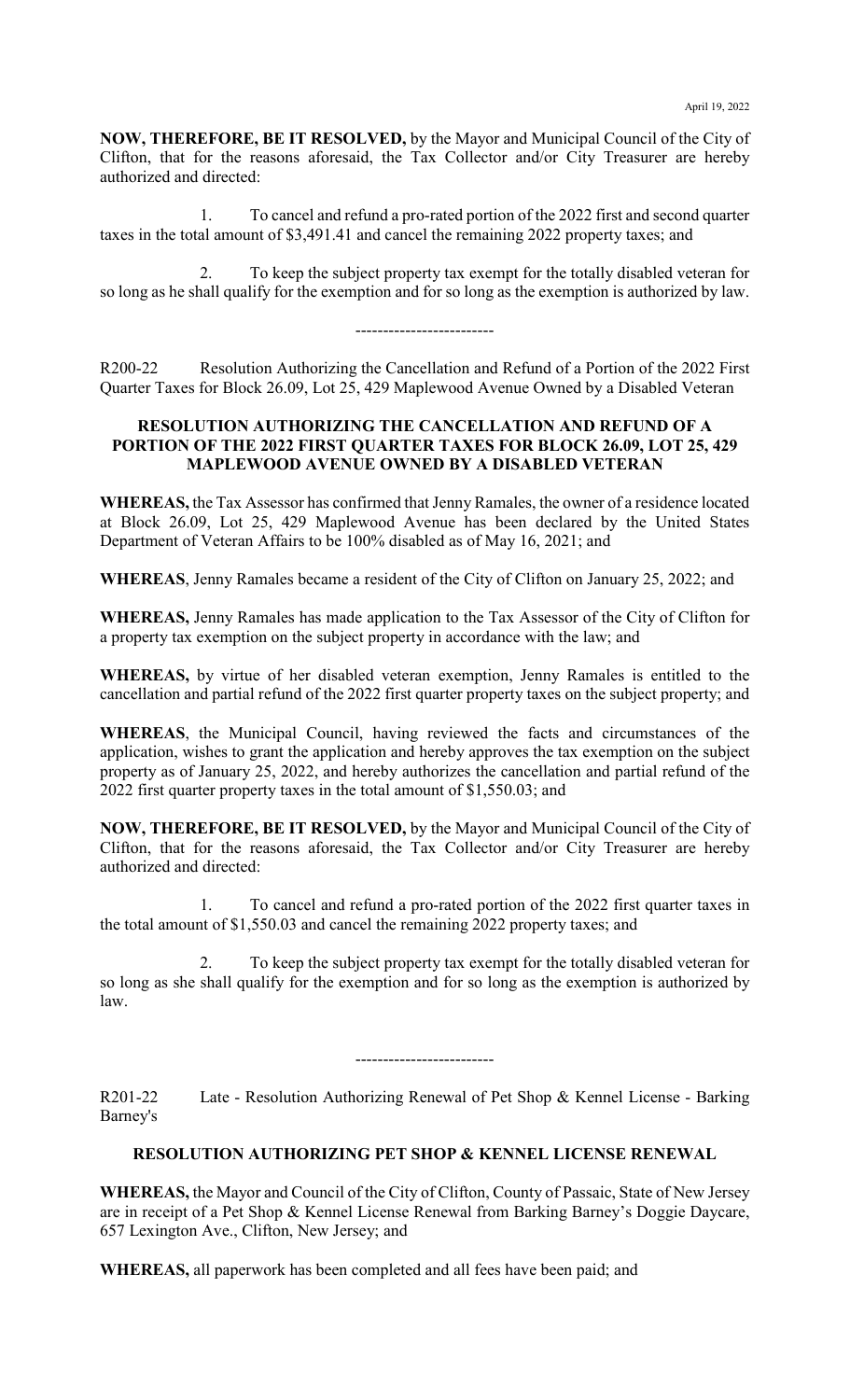**WHEREAS,** all inspections have been completed by the Zoning, Fire, Health and Police Departments;

**NOW, THEREFORE, BE IT RESOLVED** by the Mayor and Council of the City of Clifton, County of Passaic, and State of New Jersey that approval for the renewal of a Pet Shop & Kennel License to Barking Barney's Doggie Daycare, 657 Lexington Ave., Clifton New Jersey is hereby granted.

# -------------------------

R202-22 Late - Resolution Authorizing and Ratifying Filing of Counterclaim Before the Tax Court of New Jersey Block 61.03, Lot 38, 2 Peekay Drive

#### **RESOLUTION AUTHORIZING AND RATIFYING FILING OF COUNTERCLAIM BEFORE THE TAX COURT OF NEW JERSEY BLOCK 61.03 LOT 38, 2 PEEKAY DRIVE**

**BE IT RESOLVED,** by the Mayor and Municipal Council of the City of Clifton, that a counterclaim is hereby authorized to be filed with the Tax Court of New Jersey in connection with the following property:

Counterclaim - Tax Court of New Jersey**:** TelX-Clifton, LLC Tenant In Parcel Owned by GI TC 2 Peekay Drive, LLC

| <b>Block</b> | Lot | Address        |
|--------------|-----|----------------|
| 61.03        | 38  | 2 Peekay Drive |
|              |     |                |

R203-22 Resolution Authorizing Executive Session

### **RESOLUTION AUTHORIZING EXECUTIVE SESSION**

**WHEREAS**, the Municipal Council deems it essential in the furtherance of the public interest, to discuss, in closed session, as expressly permitted by N.J.S.A. 10:4-12, the following subject(s), to wit:

CON-1Sabrett, LLC t/a Sabrett - Caterer - Continued Use Application CON-2 Hostile Work Environment Complaint by City Employee Against Councilperson CON-3 Potential Litigation Regarding Contract for Sidewalk Improvements

**NOW, THEREFORE, BE IT RESOLVED** that the public shall be excused and excluded from that portion of the Council's meeting to be held on April 19, 2022 at which time, said subject(s) shall be discussed.

### **LICENSES**

### **L-1 Sabrett**

### **RESOLUTION FOR FINAL APPROVAL**

**BE IT RESOLVED**, that the application of Sabrett, LLC t/a Sabrett, 697 Van Houten Ave, Clifton, NJ 07013, for a caterer – continued use, for a period ending December 31, 2022, is hereby approved and licenses so issued in the compliance with the approval of the Board of Health, Fire Department, Police and Zoning Officer.

### **L-2 Bereket Butchers & Market**

### **RESOLUTION FOR PRELIMINARY APPROVAL**